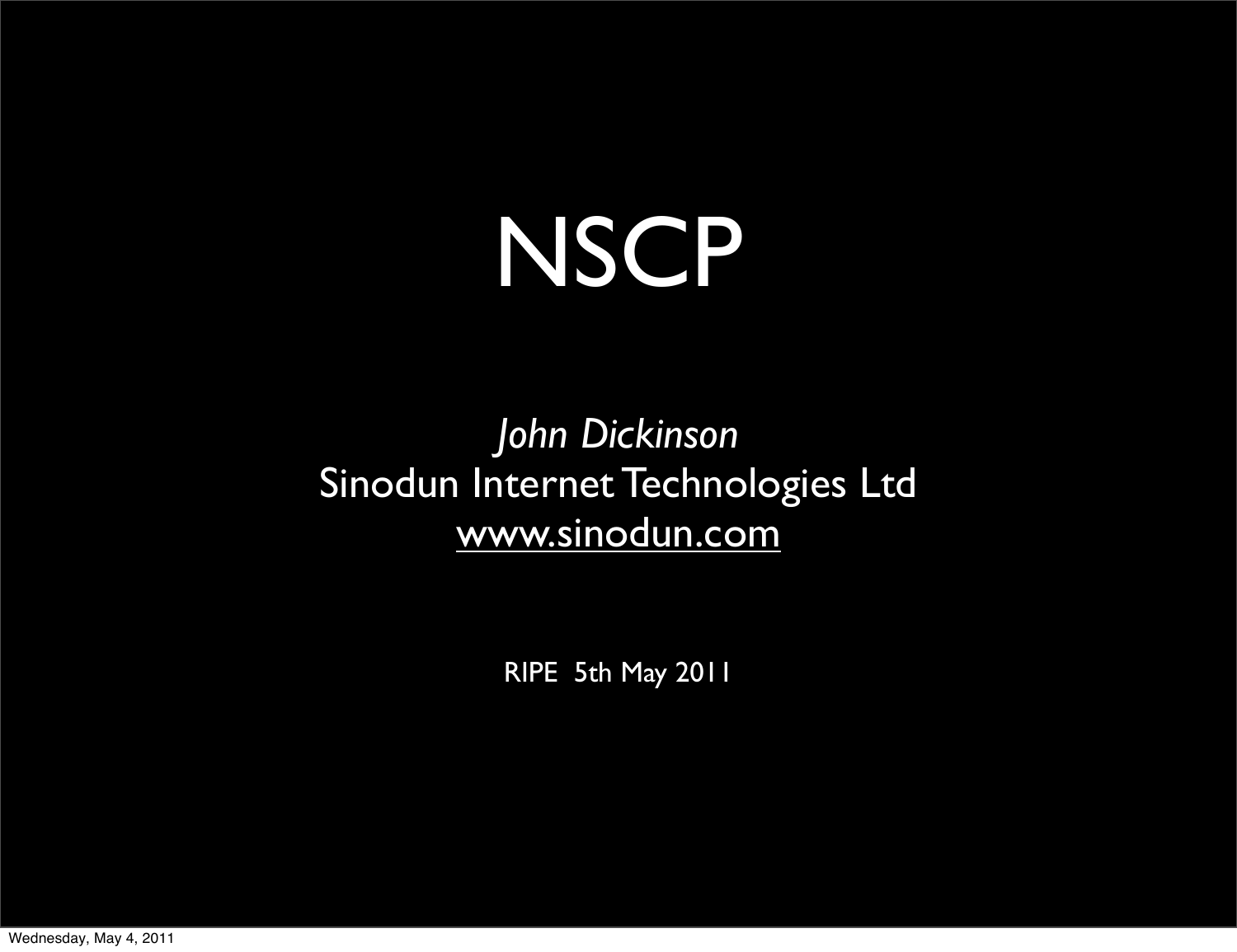### About Us

- Sinodun IT is a UK based research and development company primarily focussed on open internet protocols.
- Our expertise includes DNS, DNSSEC, system administration and software development.
- Heavily involved in the design of OpenDNSSEC.
- You can find us at IETF (DNSEXT & DNSOP WGs), RIPE, CENTR....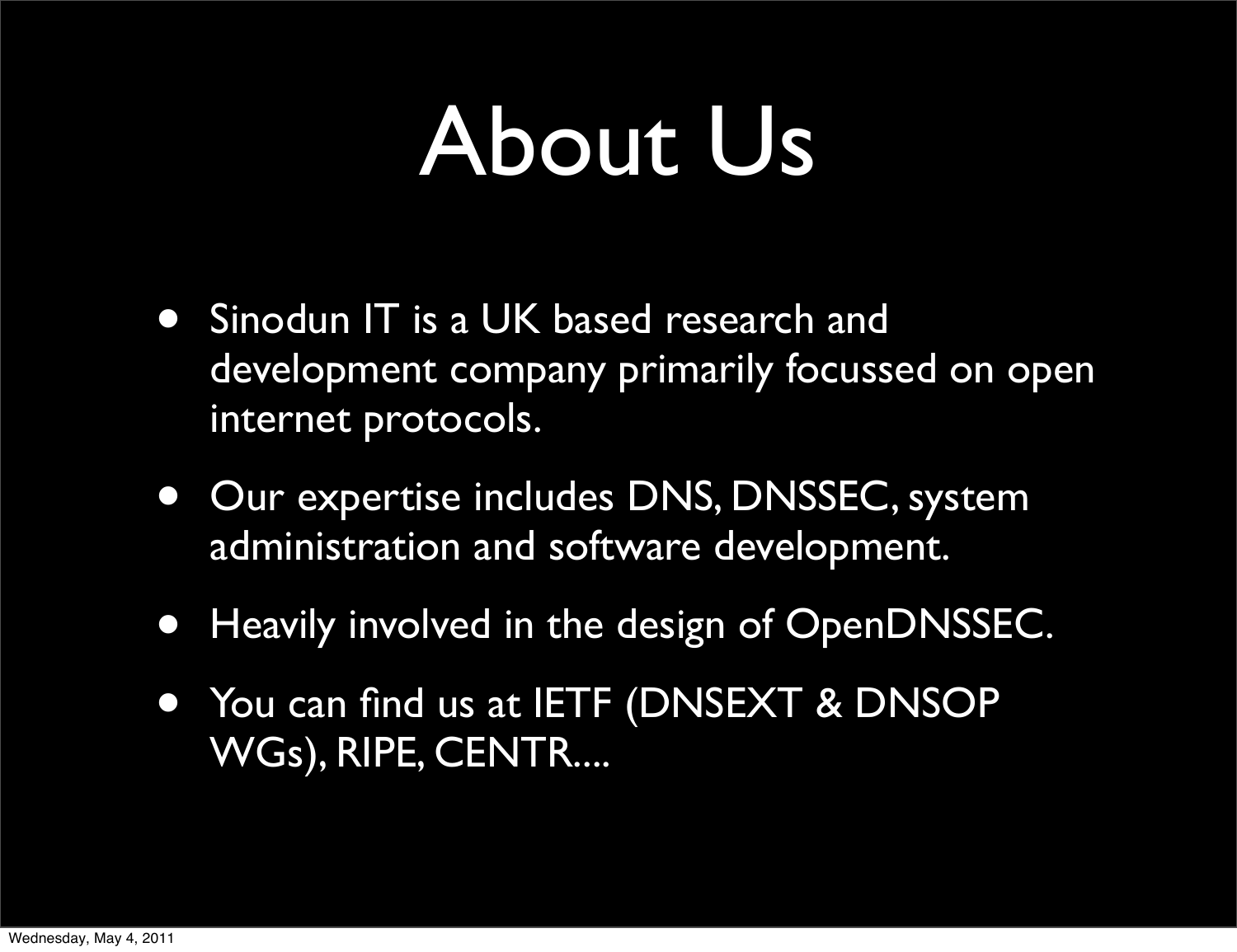## **NSCP**

- Problem Statement
- Requirements
- Possible Solution
- Use Cases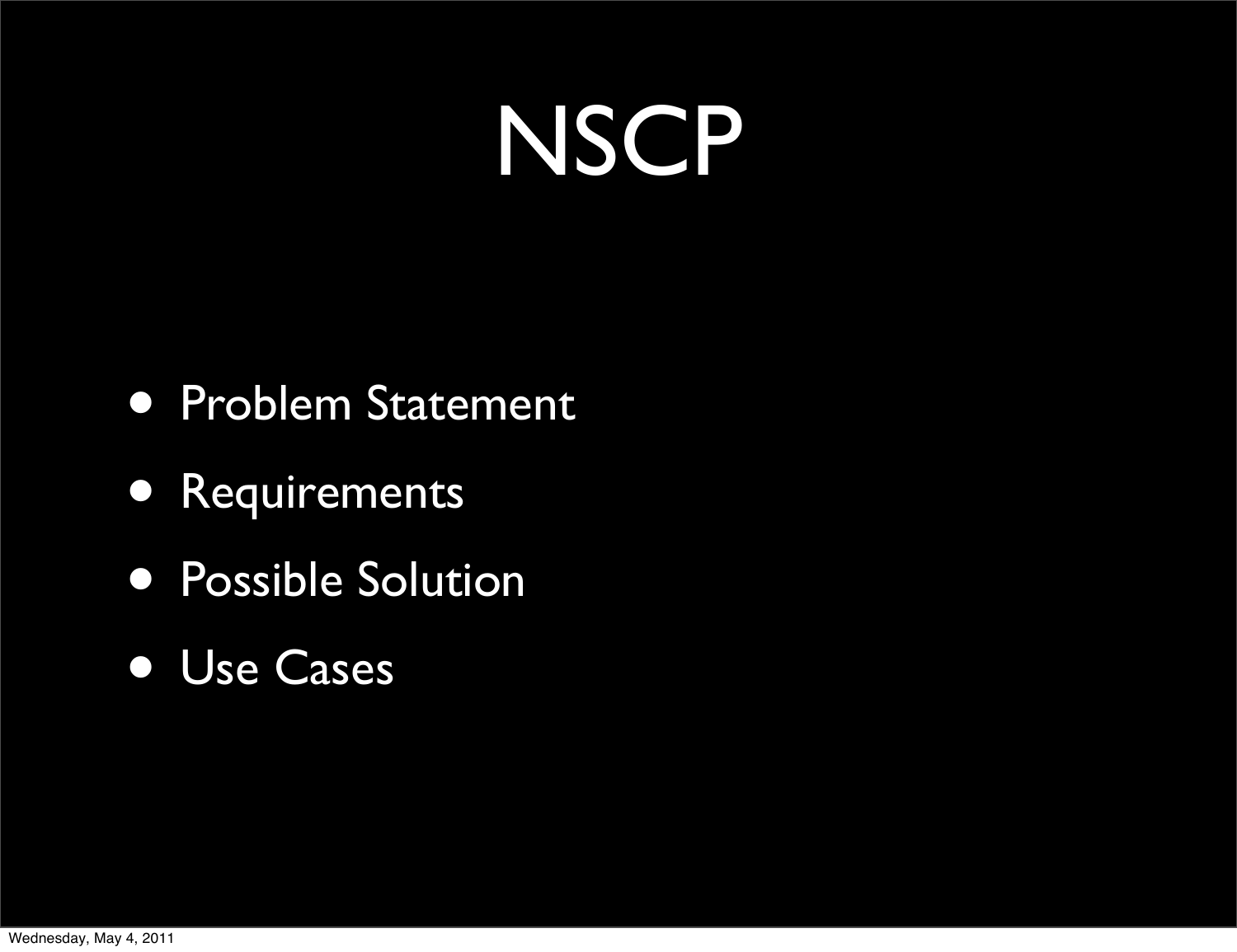# DNS Operations

- DNS needs high availability.
- Good practice suggests that name server software from a range of vendors should be used to help achieve this.

Do you do this?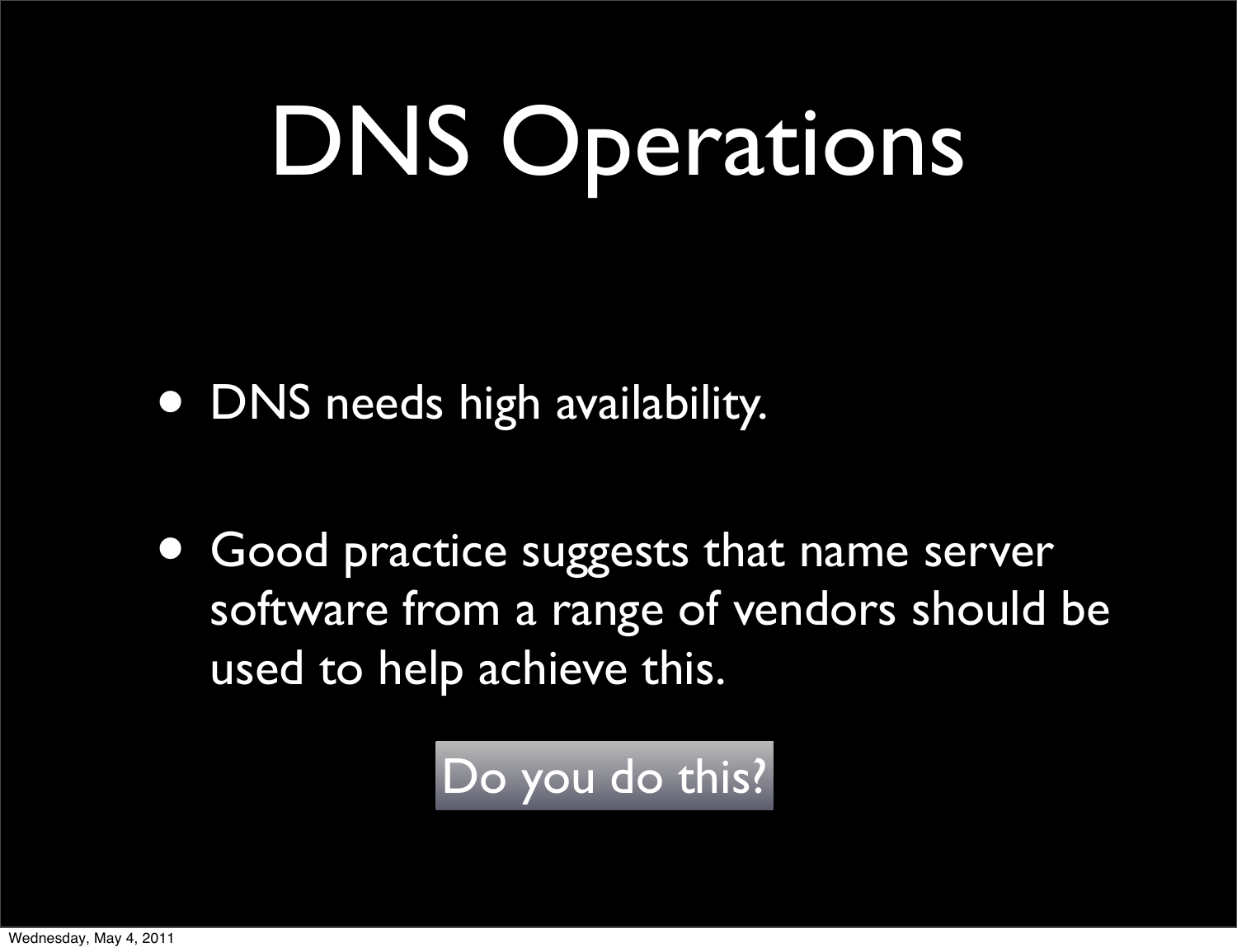# DNS Operations

- Genetic diversity is good but all tools are different - proprietary solutions used:
	- rndc
	- cfengine
	- puppet
	- ssh
	- lots of perl ducktape?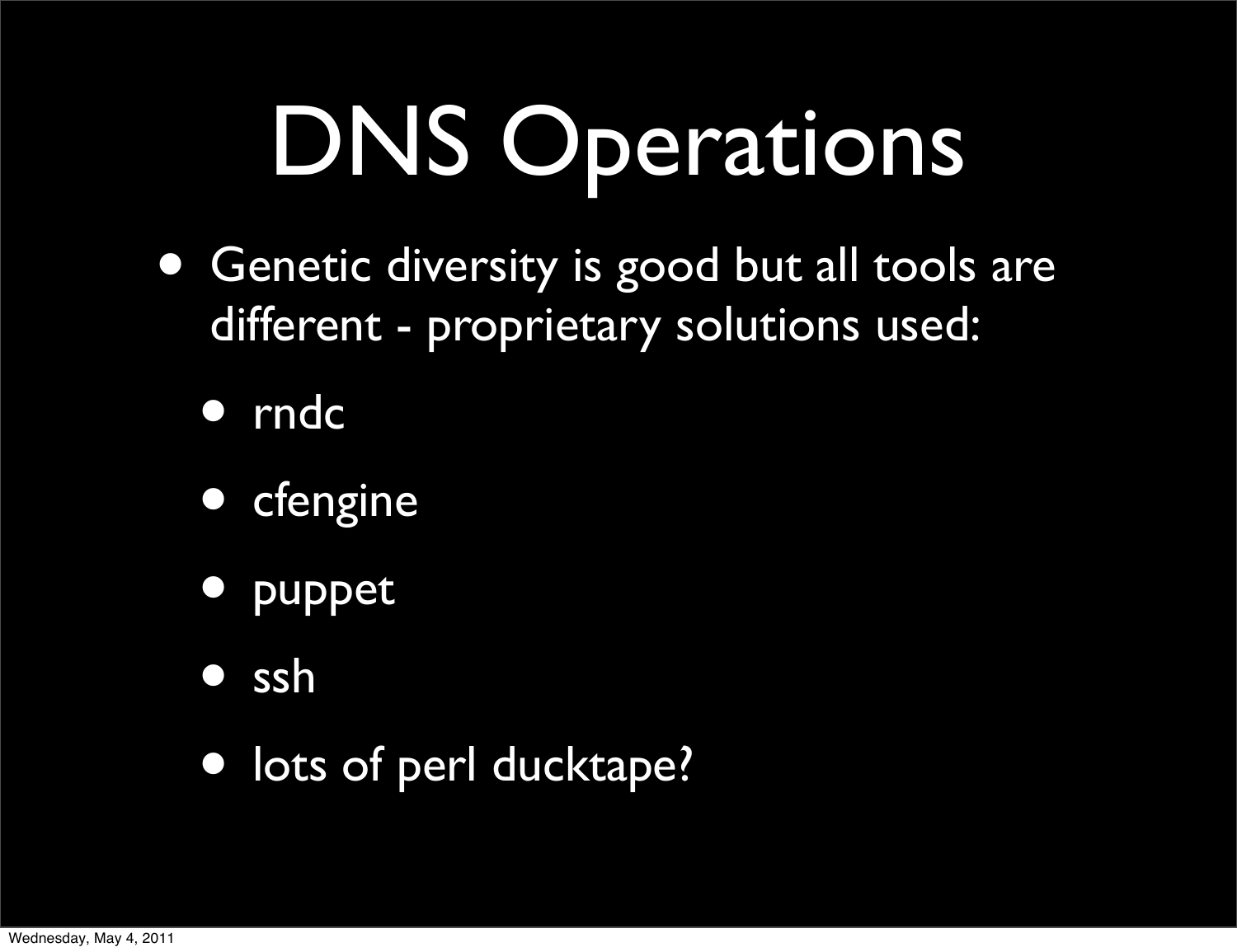# DNS Management

• 3 years ago the IETF DNSOP WG felt there was a clear need for a common DNS (SEC) name server management and control system.

• [http://tools.ietf.org/id/draft-ietf-dnsop](http://tools.ietf.org/id/draft-ietf-dnsop-name-server-management-reqs-05.txt)[name-server-management-reqs-05.txt](http://tools.ietf.org/id/draft-ietf-dnsop-name-server-management-reqs-05.txt)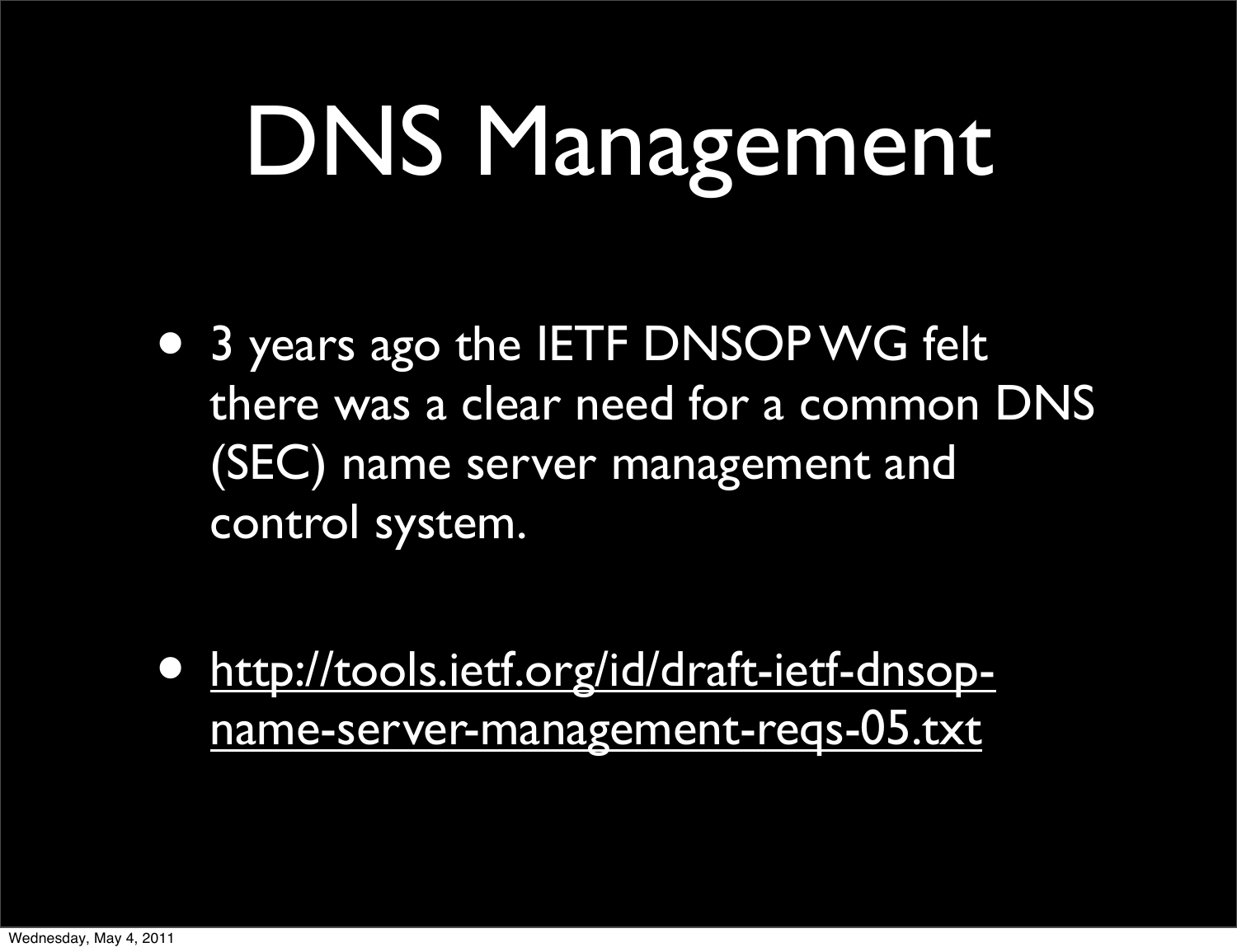## NSCP Draft

- There is a internet draft describing a Name Server Control Protocol (NSCP).
- Meets all the requirements.
- [http://tools.ietf.org/id/draft-dickinson-dnsop](http://tools.ietf.org/id/draft-dickinson-dnsop-nameserver-control-02.txt)[nameserver-control-02.txt](http://tools.ietf.org/id/draft-dickinson-dnsop-nameserver-control-02.txt)
- NSCP is intended to be a single cross platform, cross implementation control protocol for name servers.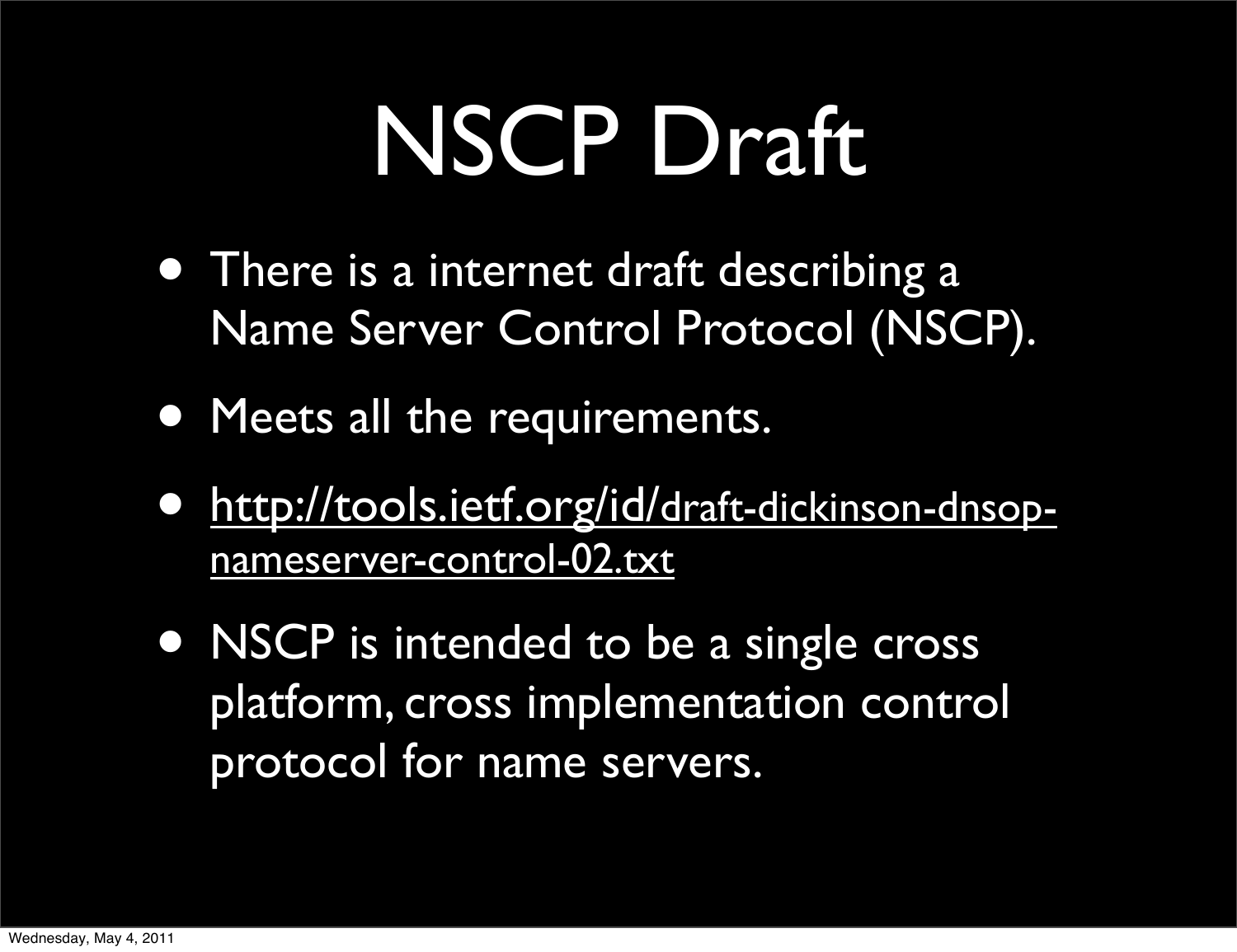## NSCP Draft - Status

- 00 draft 2008
- 02 draft March 2011
- Dickinson (Sinodun), S. Morris (ISC), R. Arends (Nominet)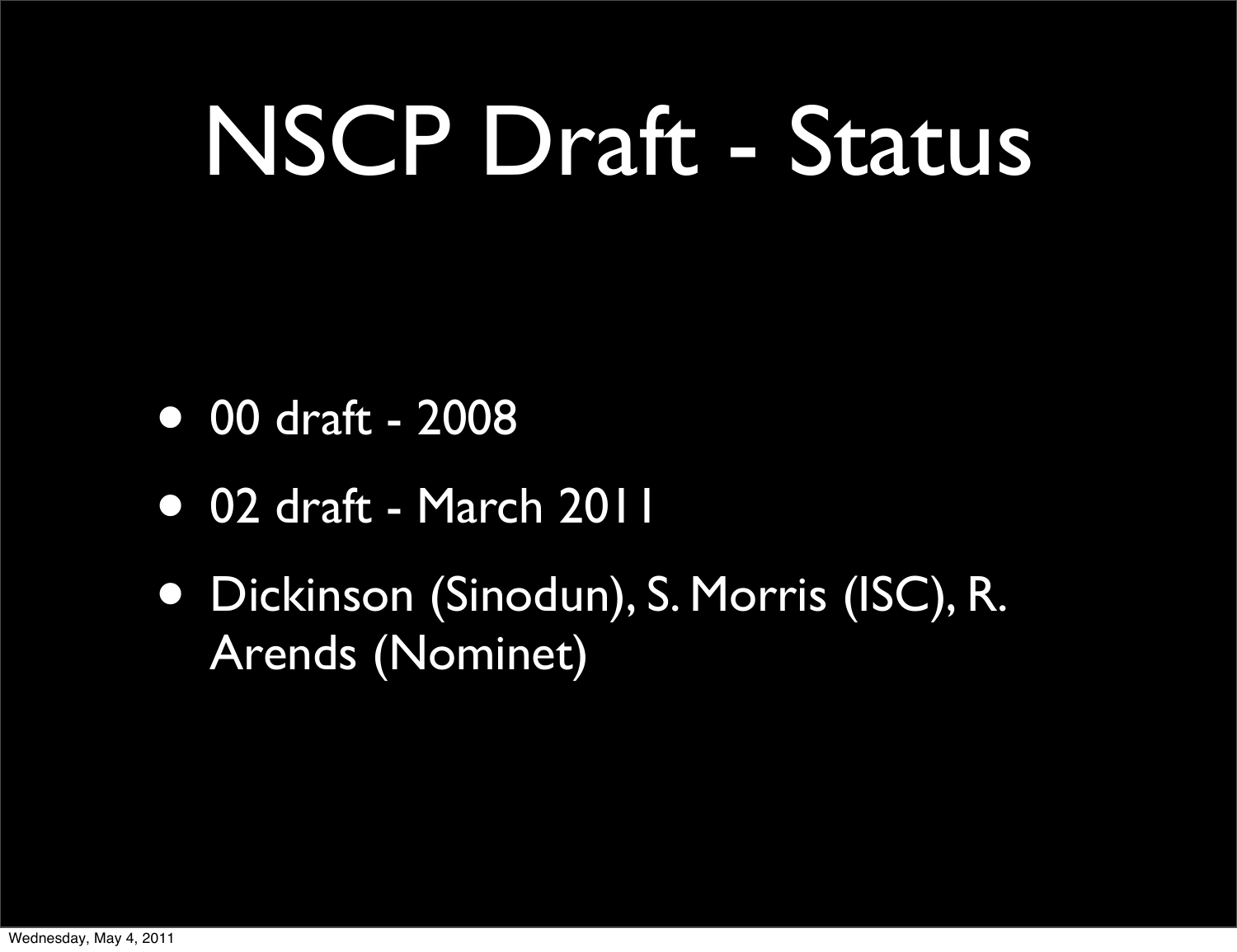## NSCP Draft - Content

- -00 covered the data model as well as its transport layer and modelling language.
- In order to concentrate on the data model we removed the transport layer and modelling language from -02 version of the draft.
- We intend to re-add them once the data model is finalised.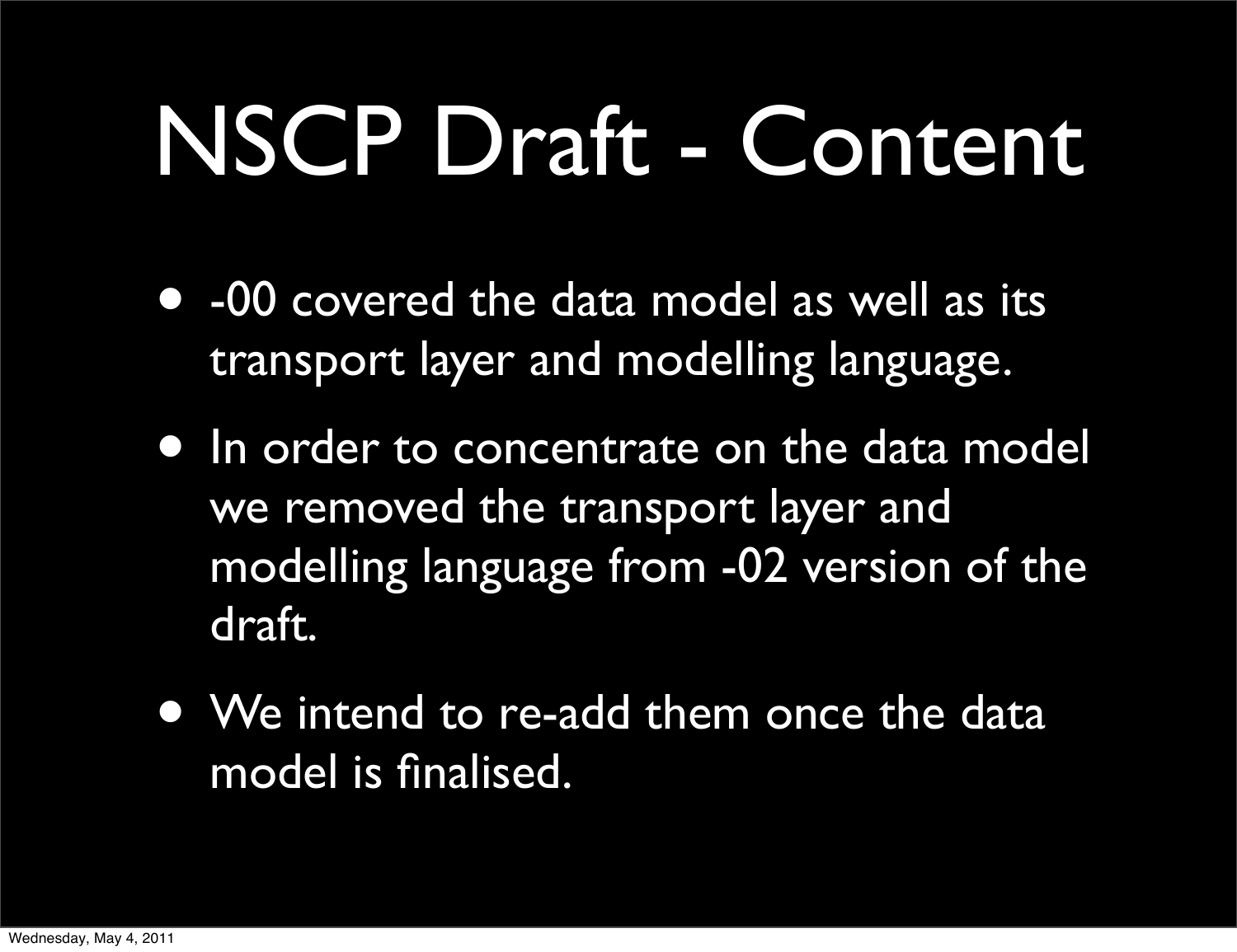# NSCP Draft - Content

- The -02 version of the draft is currently targeted at a minimal data model for a *DNSSEC enabled authoritative server*.
- Does not to have every BIND feature!
- Resolvers are saved for the future.
- Monitoring: as well as configuration information the data model also supports statistics gathering.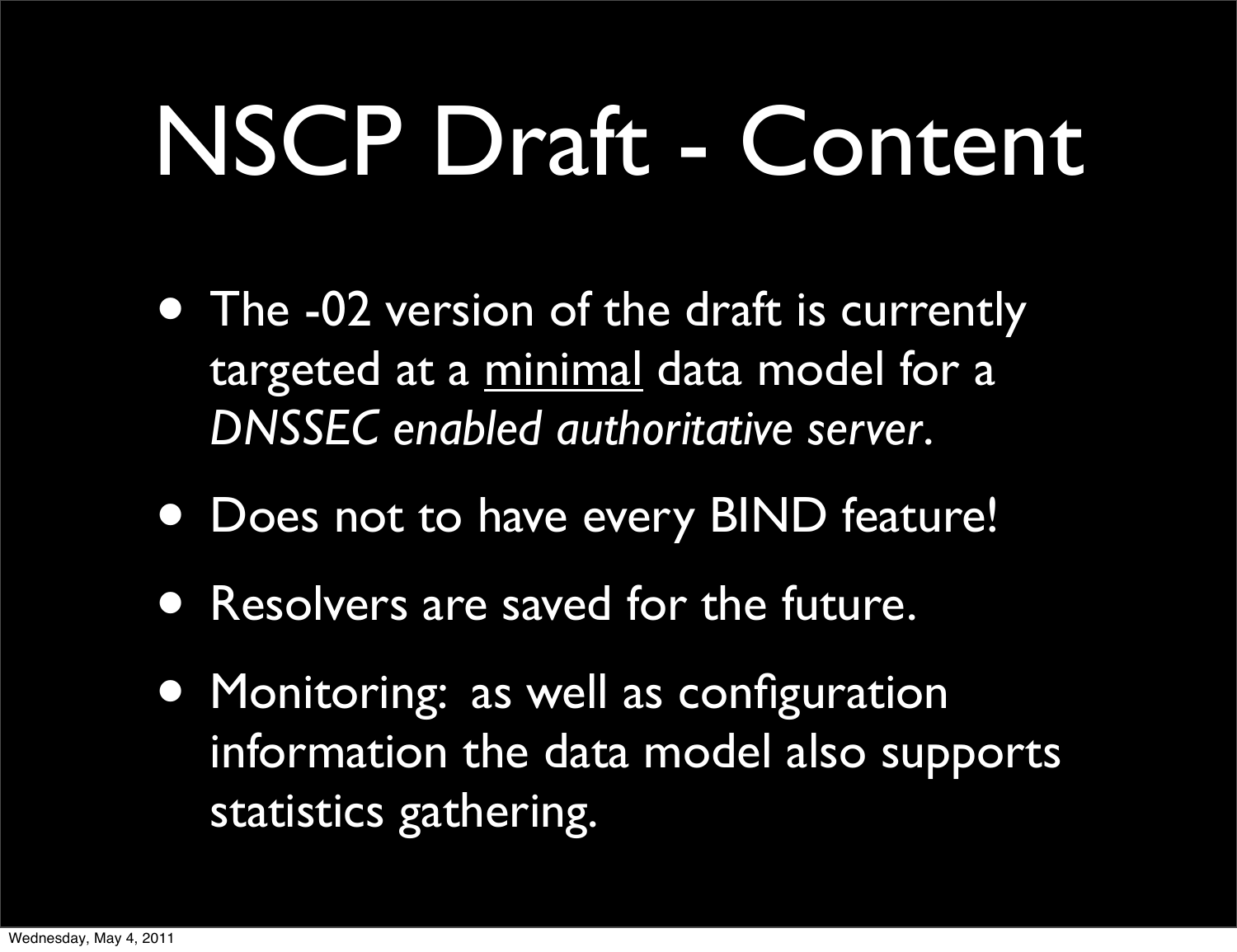# NSCP Deployment

- Initial deployment is likely to rely on agents running on name servers.
- One day we hope to see NSCP built in to the name server.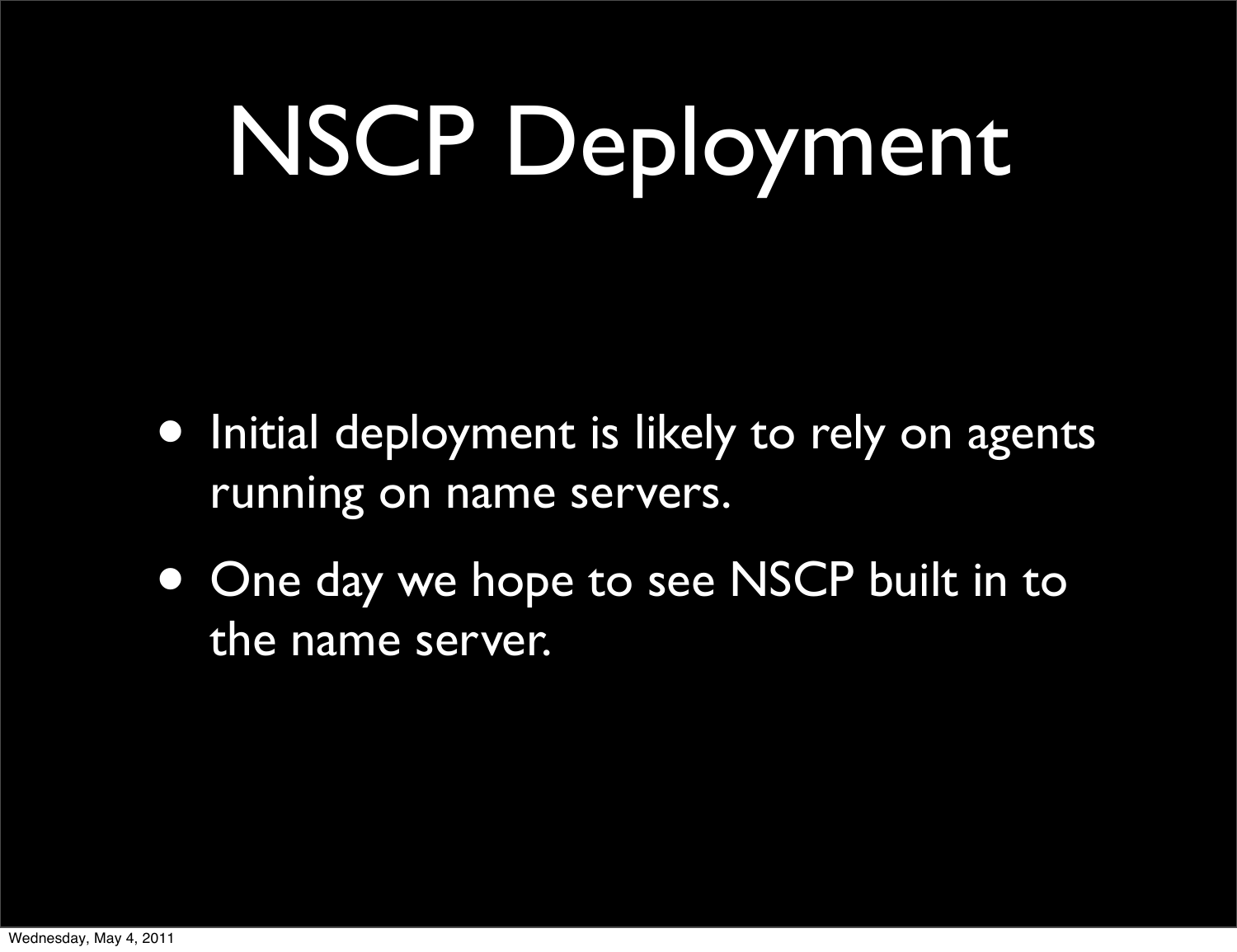## NSCP Data Model

Currently concentrating on minimal requirements.

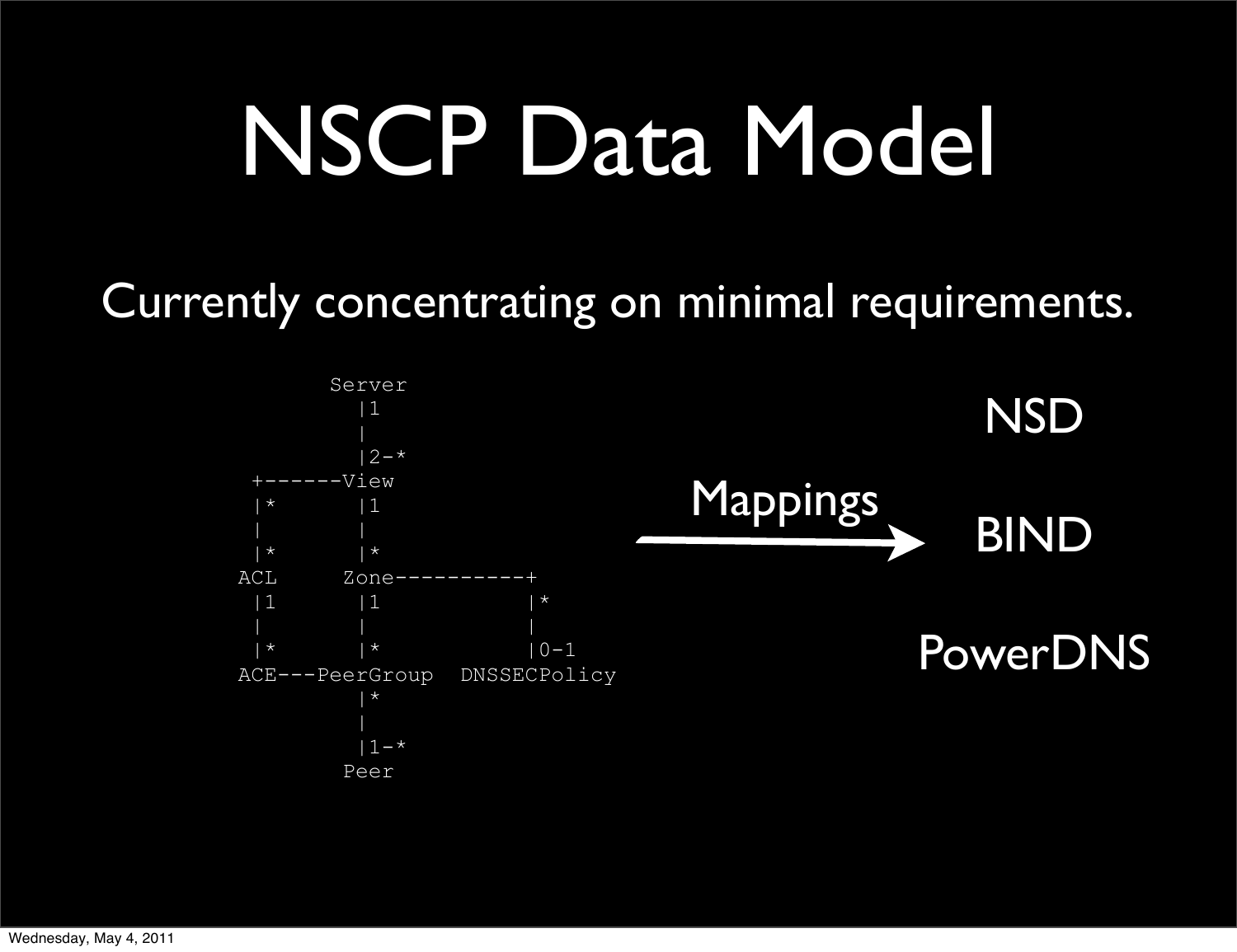### Zone content

- NOTE! The draft does not include any support for zone content management.
- Zones are a version control or database issue but NSCP will
	- configure a URL to specify the zone file
	- obtain and load zone

or

• configure dynamic updates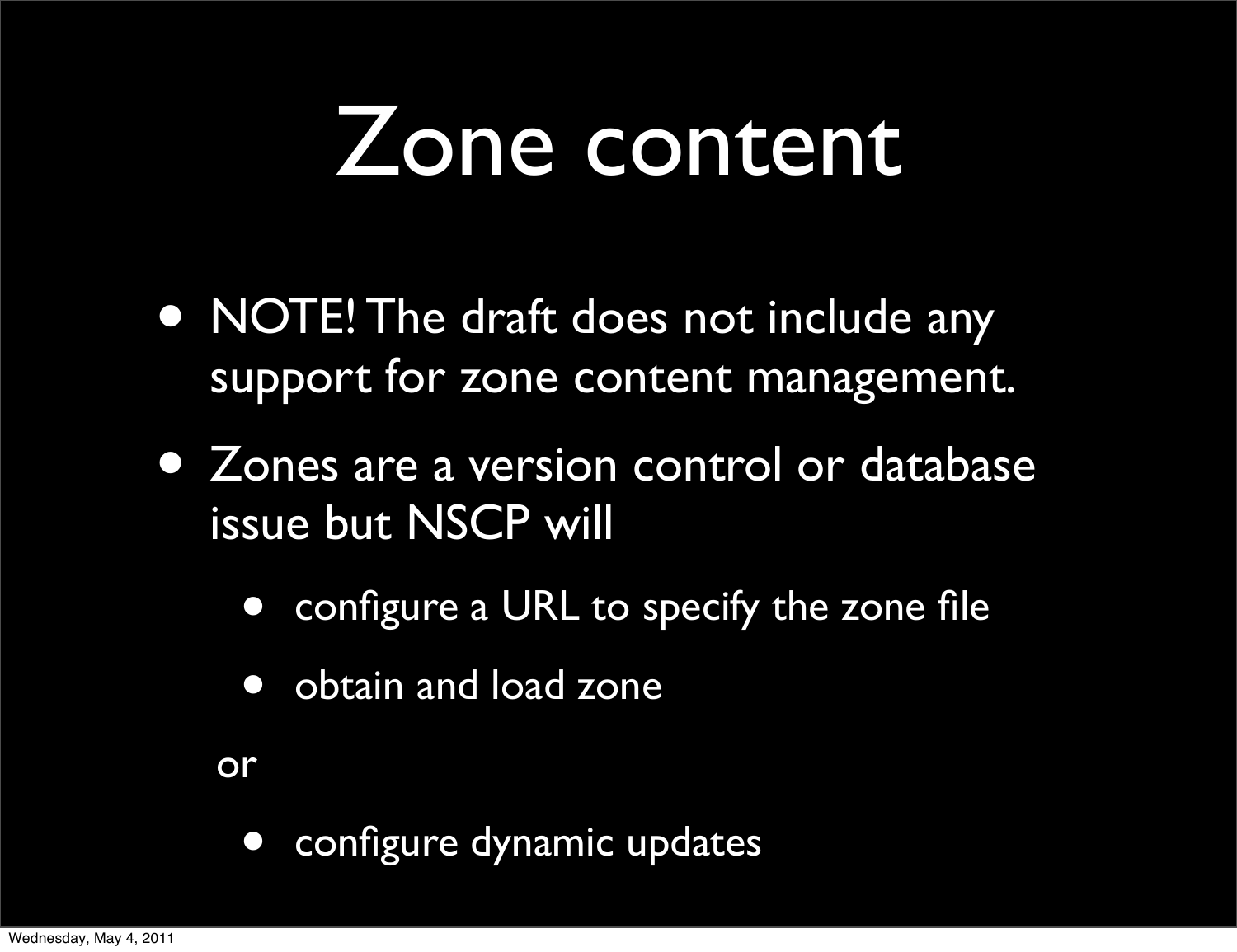## NSCP Data Model

FEEDBACK PLEASE!

- We are very keen to receive feedback on the core NSCP data model. Does it provide the minimum you need to configure authoritative server?
- **Please respond on IETF DNSOP WG list** or direct to [jad@sinodun.com](mailto:jad@sinodun.com)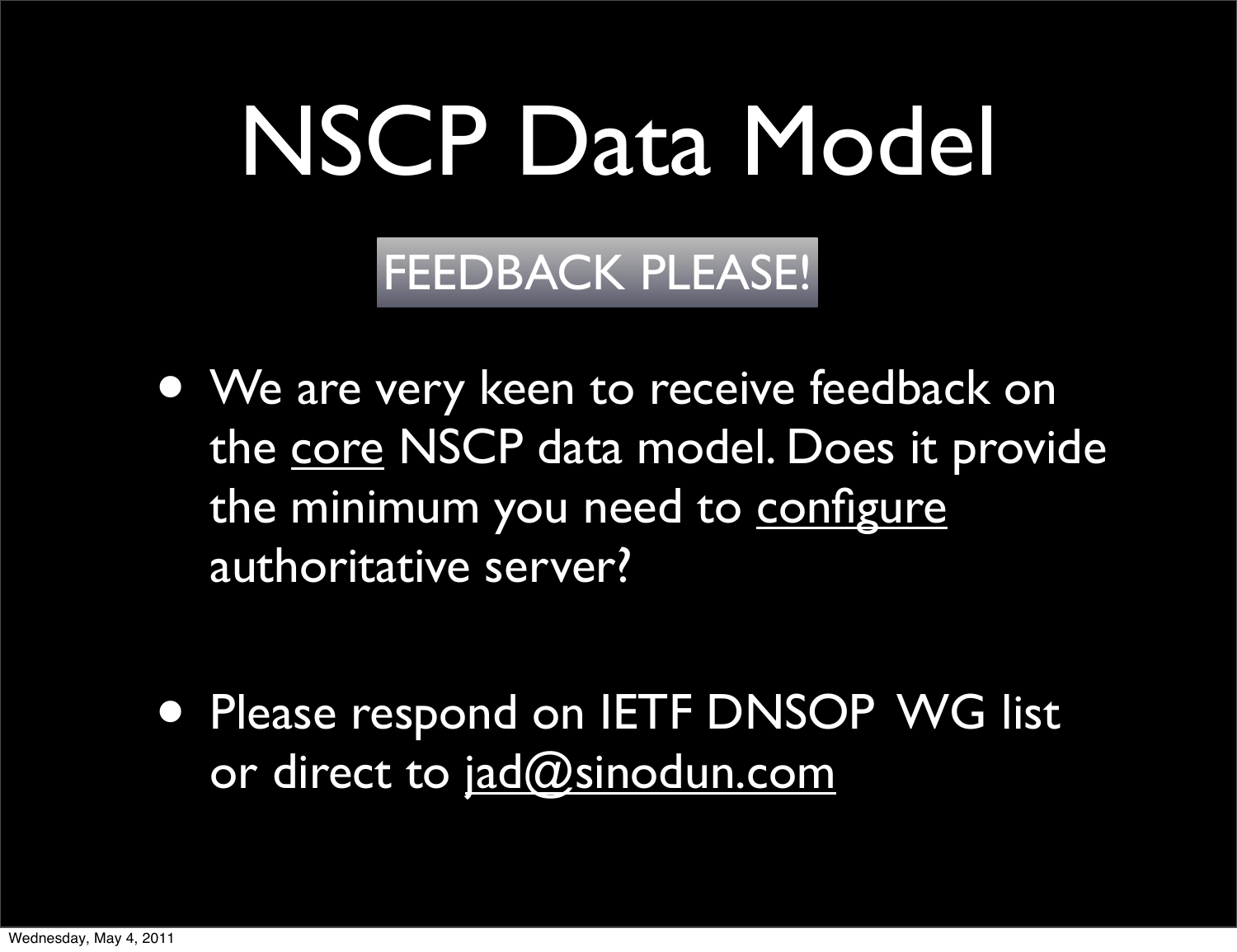# NSCP Transport Layer

- -00 draft suggested using NETCONF (RFC4741) as the control channel as well as the transport and manipulation layer for the data model.
- Data model was written in a formal modelling language known as YANG (RFC6020).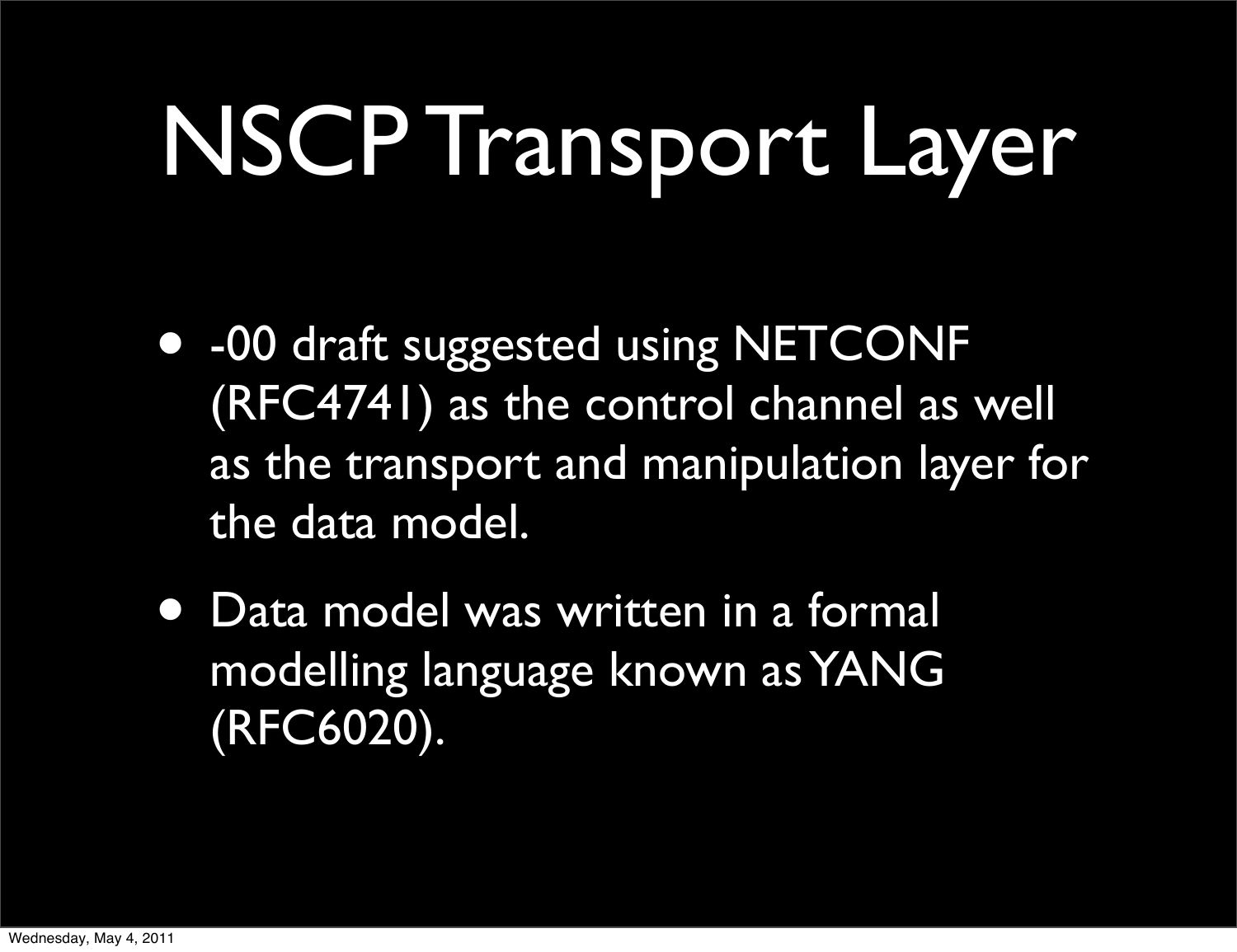## NETCONF

#### • NETCONF IS SECURE:

Establishes a session with a server via a secure, connection-oriented transport mechanism (such as SSH).

#### • NETCONF IS READABLE:

Messages and data are encoded in XML realised on top of a simple Remote Procedure Call (RPC) layer.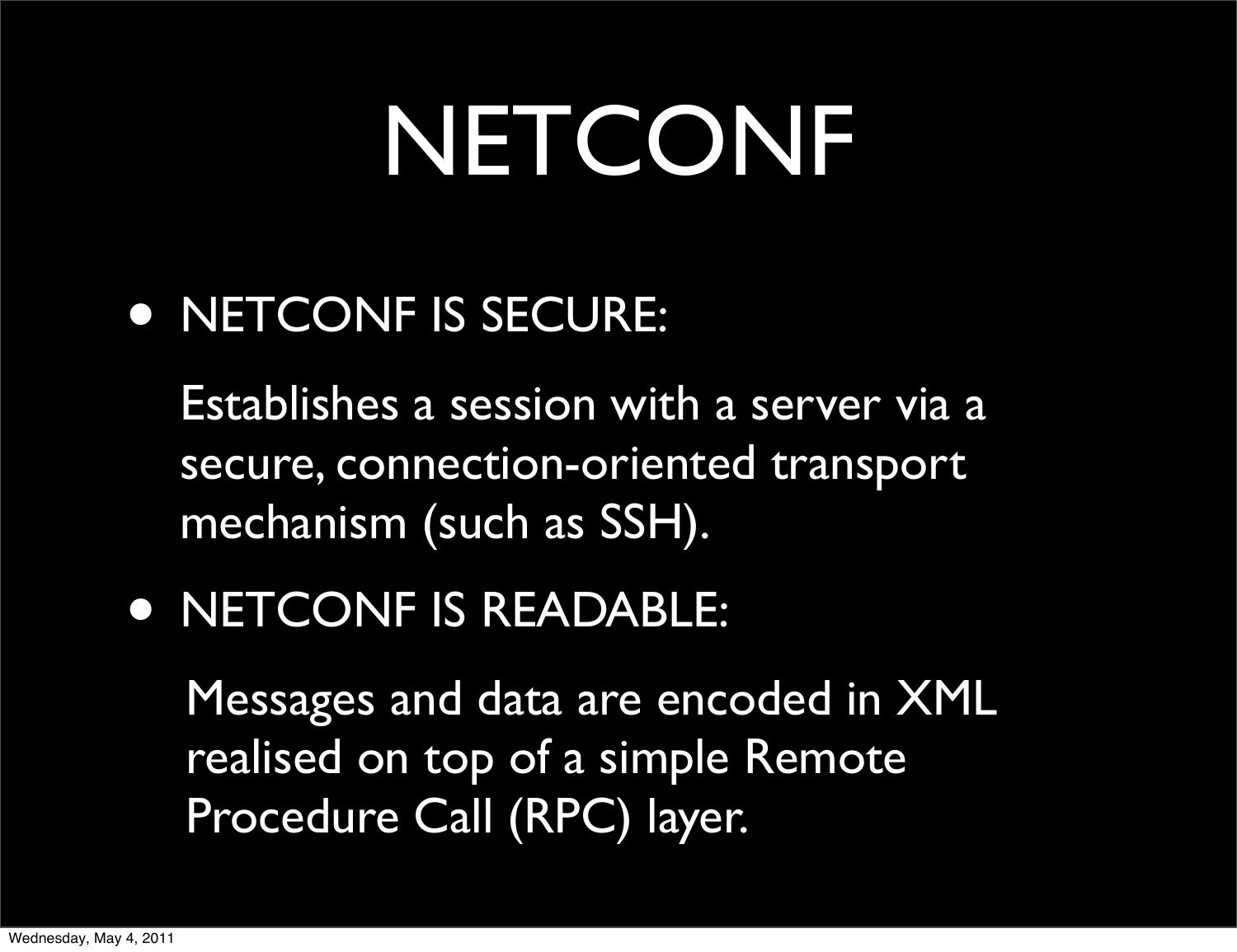# NETCONF Extensibility

• NETCONF IS EXTENSIBLE:

This will ensure the protocol can support all the features of any name server via vendor specific or other open source extensions.

• Extensibility is achieved via the concept of capabilities which are agreed during session setup.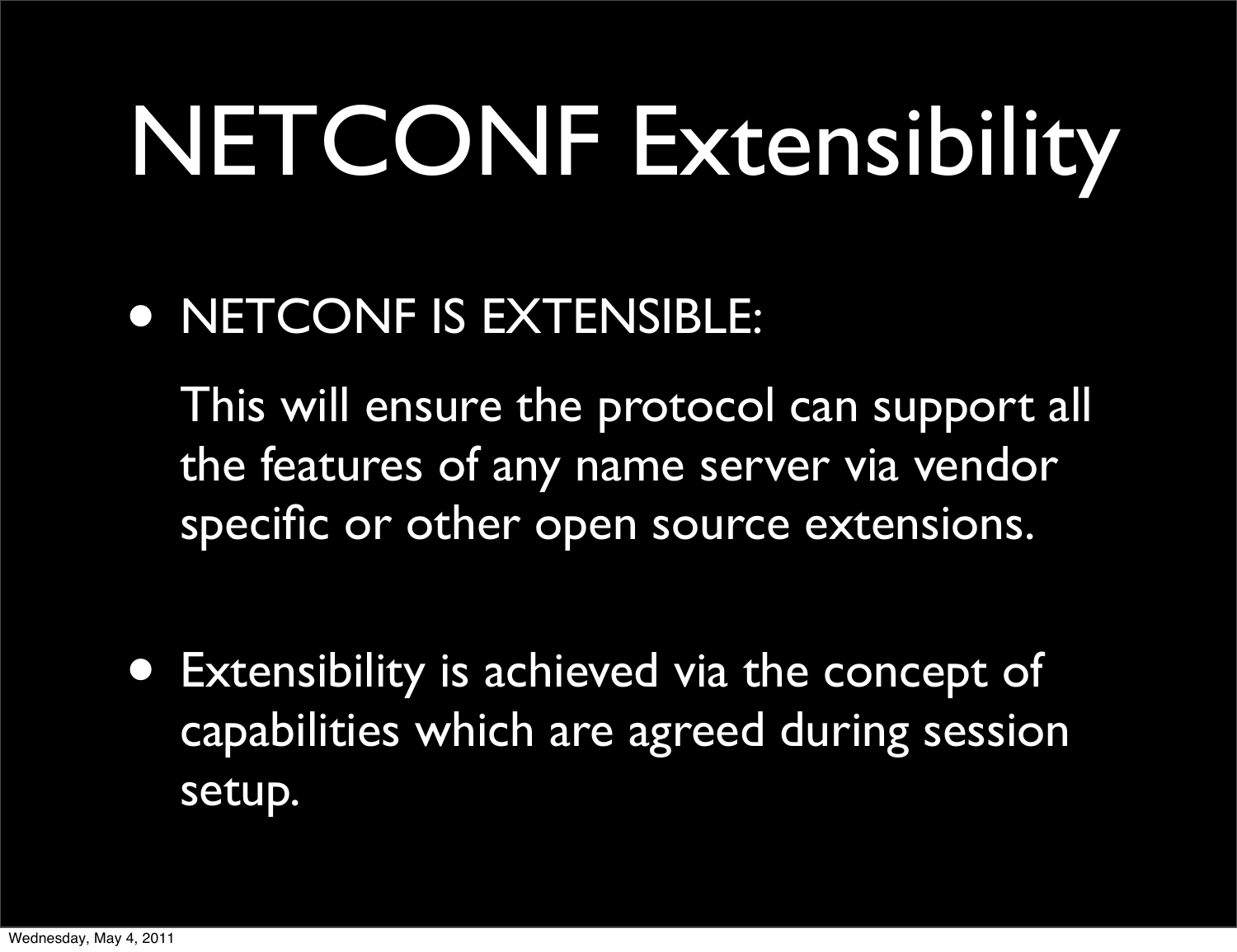## NETCONF

#### FEEDBACK PLEASE!

- Does NETCONF provide you with the control and extensibility needed?
- Please respond on IETF DNSOP WG list or direct to [jad@sinodun.com](mailto:jad@sinodun.com)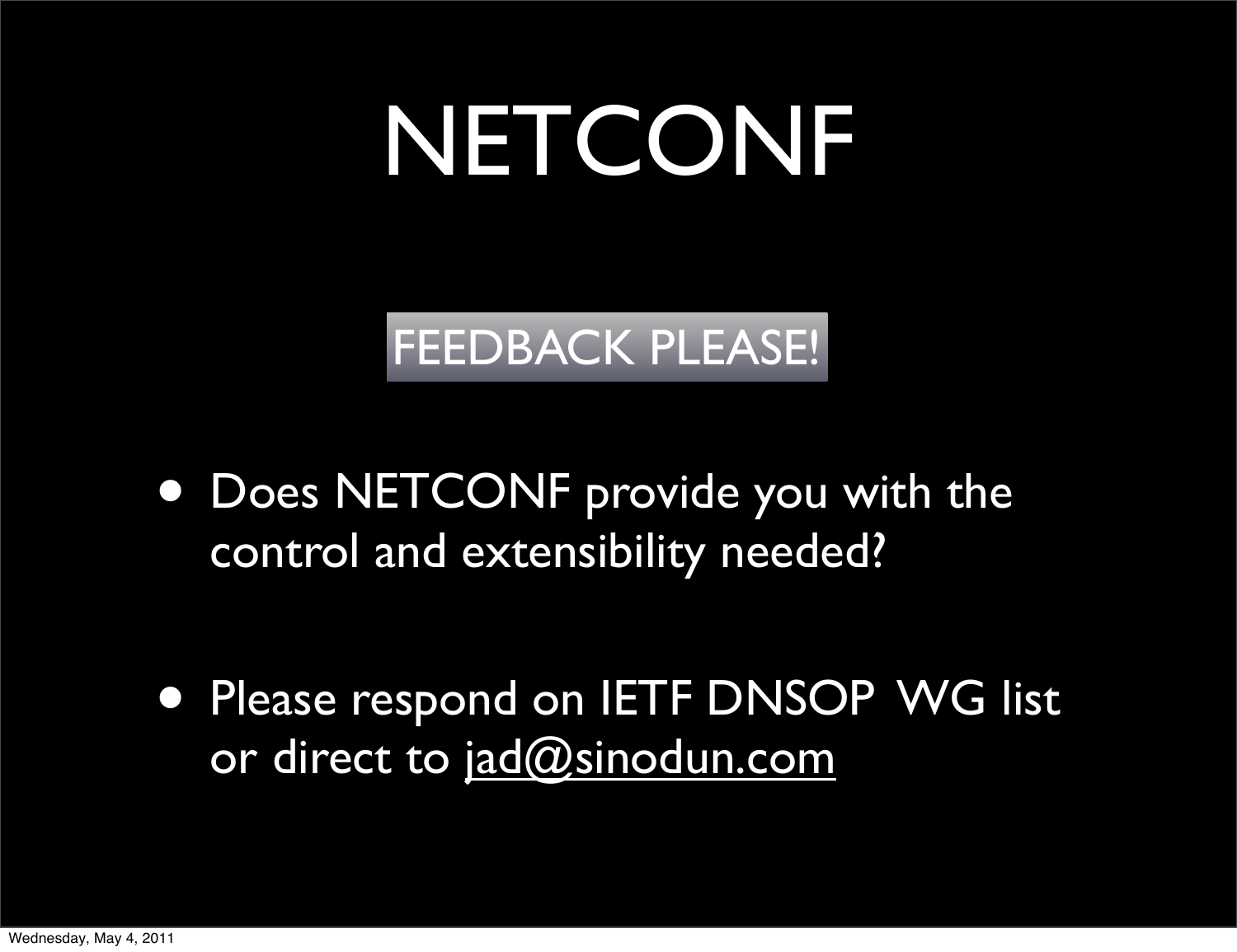# NSCP Implementation

- So..... NSCP is concerned with configuration and control of a single name server.
- But.... any *useful* tool should ideally address higher level requirements regarding management of multiple name servers in various configurations.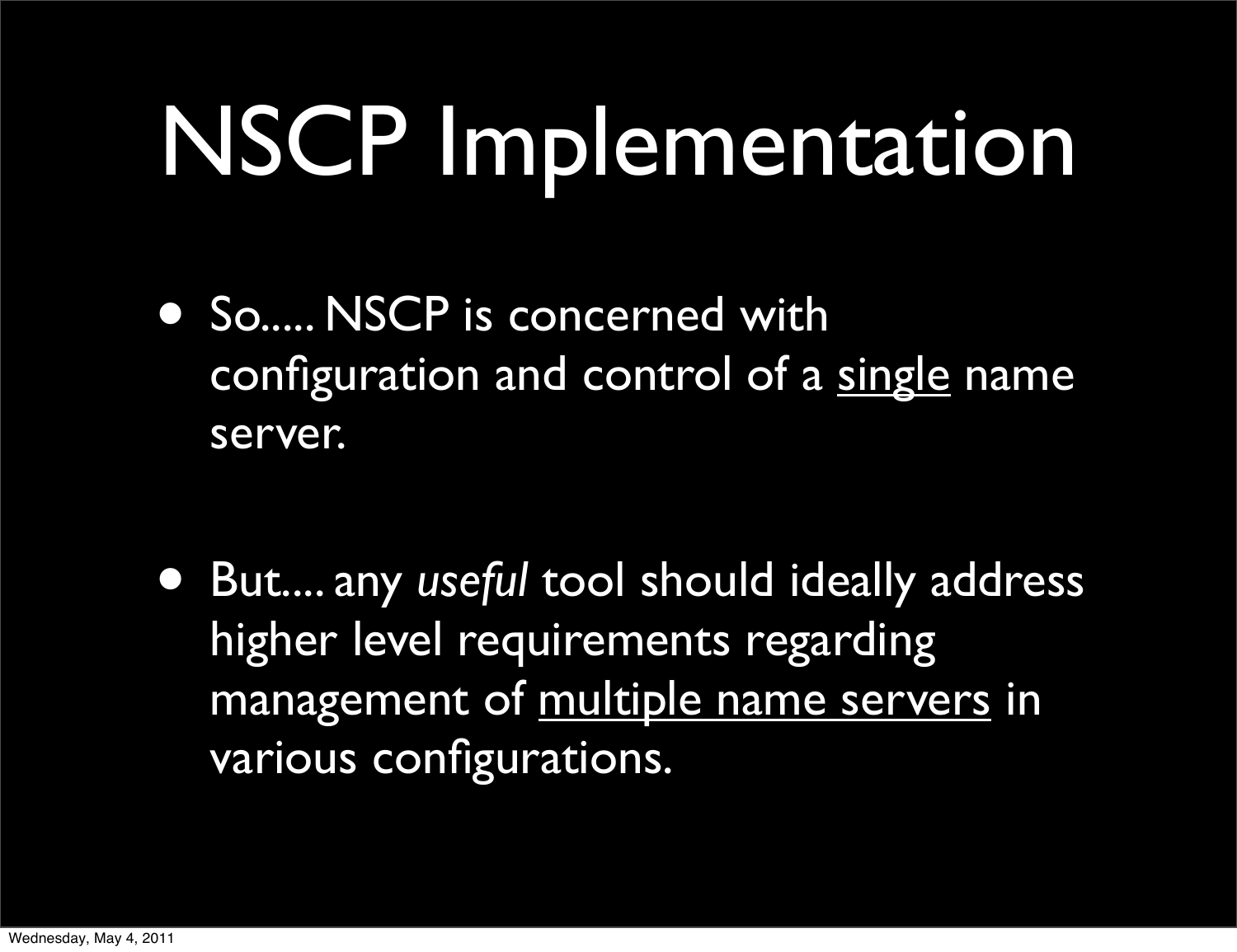# NSCP Implementation

#### FEEDBACK PLEASE!

• We are very keen to receive feedback on potential use cases from operators and name server implementors.

• We want to understand the requirements and issues effecting practical management of multiple name servers in the wild.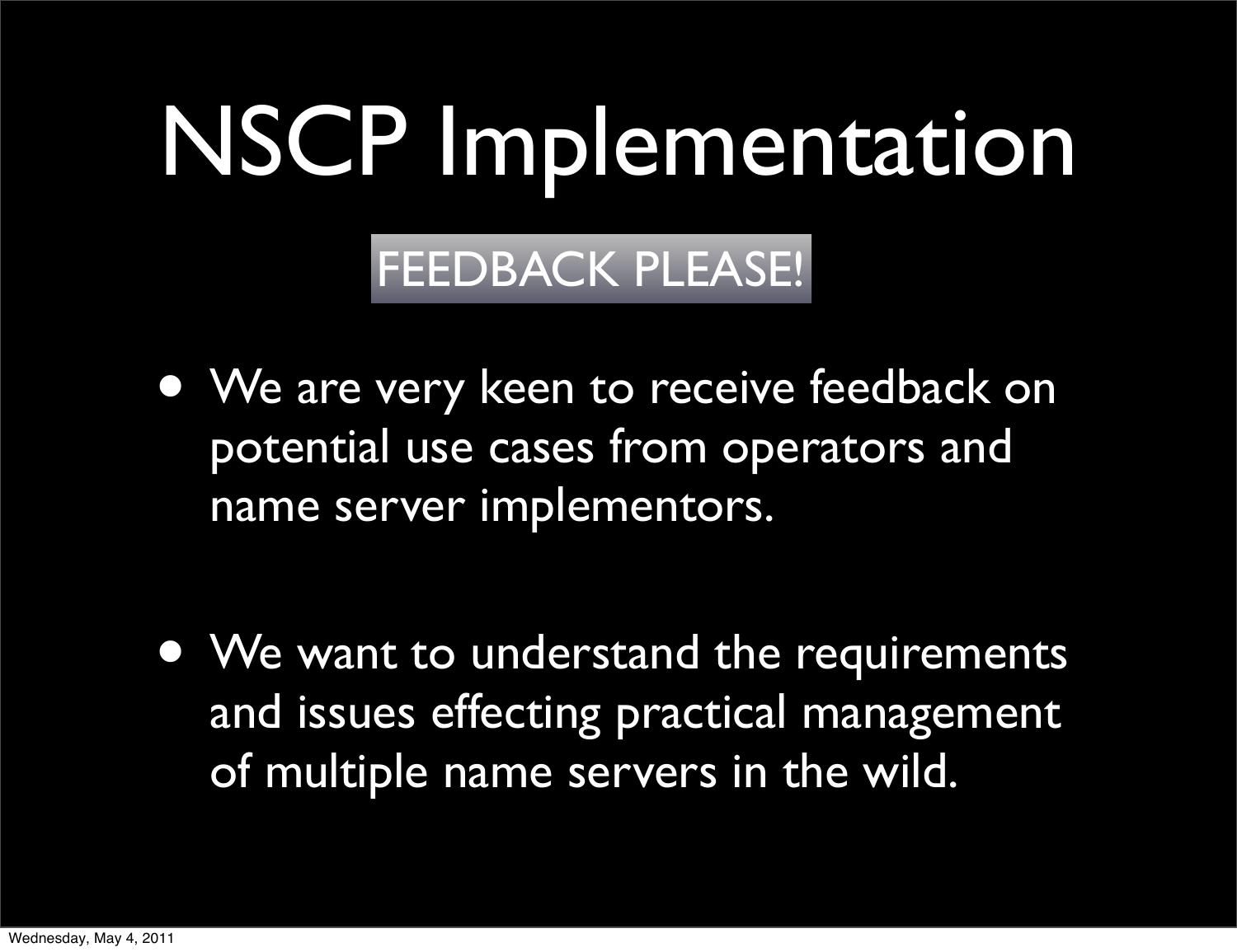- Suggestion that use cases gathered by a independent party
	- Talking to OARC
- Or respond on IETF DNSOP WG list or direct to [jad@sinodun.com](mailto:jad@sinodun.com)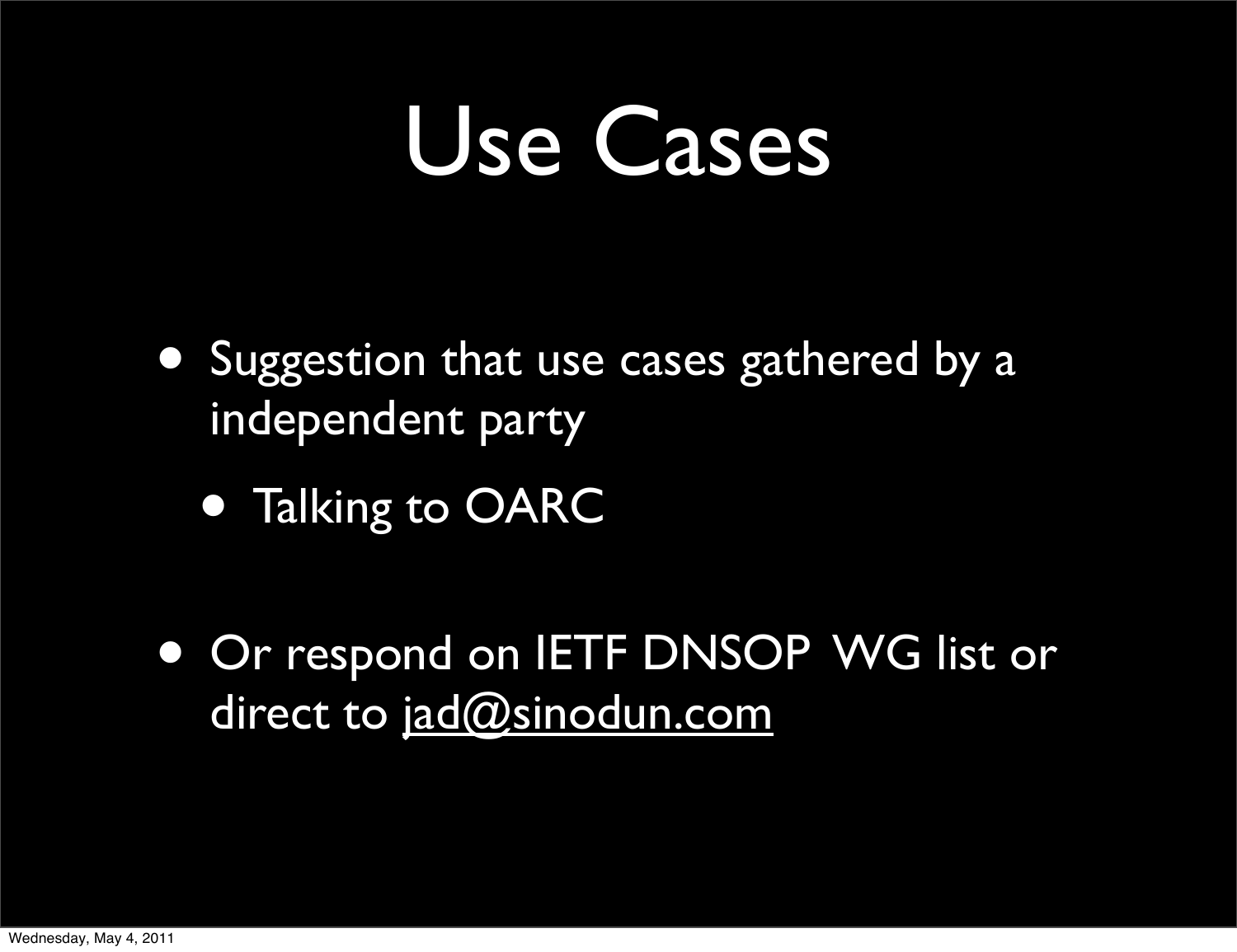## **NSCP**

draft-dickinson-dnsop-nameserver-control-02.txt

Please respond on IETF DNSOP WG list or direct to jad@sinodun.com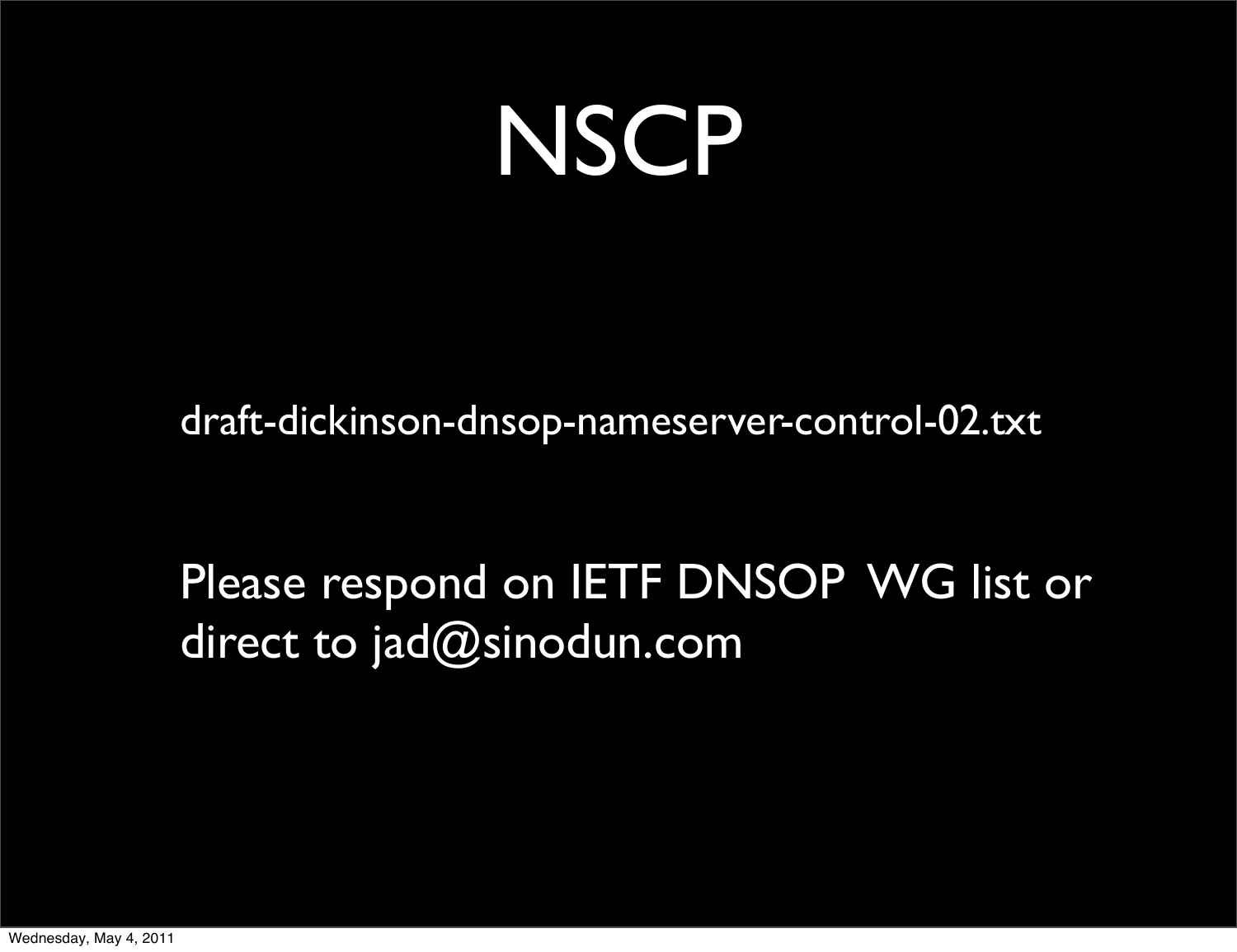#### Additional Slides

Wednesday, May 4, 2011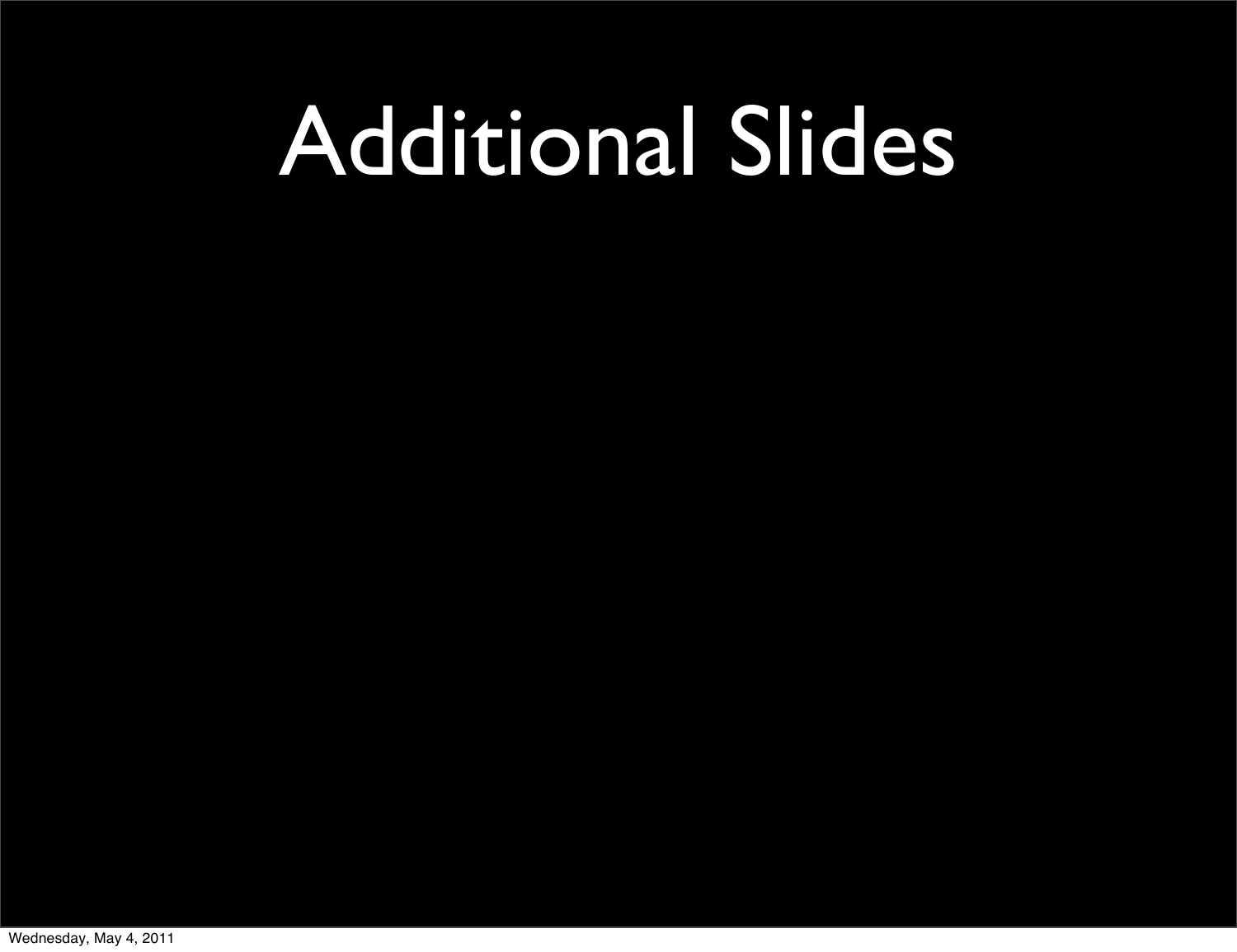# NETCONF Operations

- The base NETCONF protocol provides the following operations
	- <get-config>, <edit-config>, <copyconfig>, <delete-config>, <lock>, <unlock>,<get>,<close-session>,<killsession>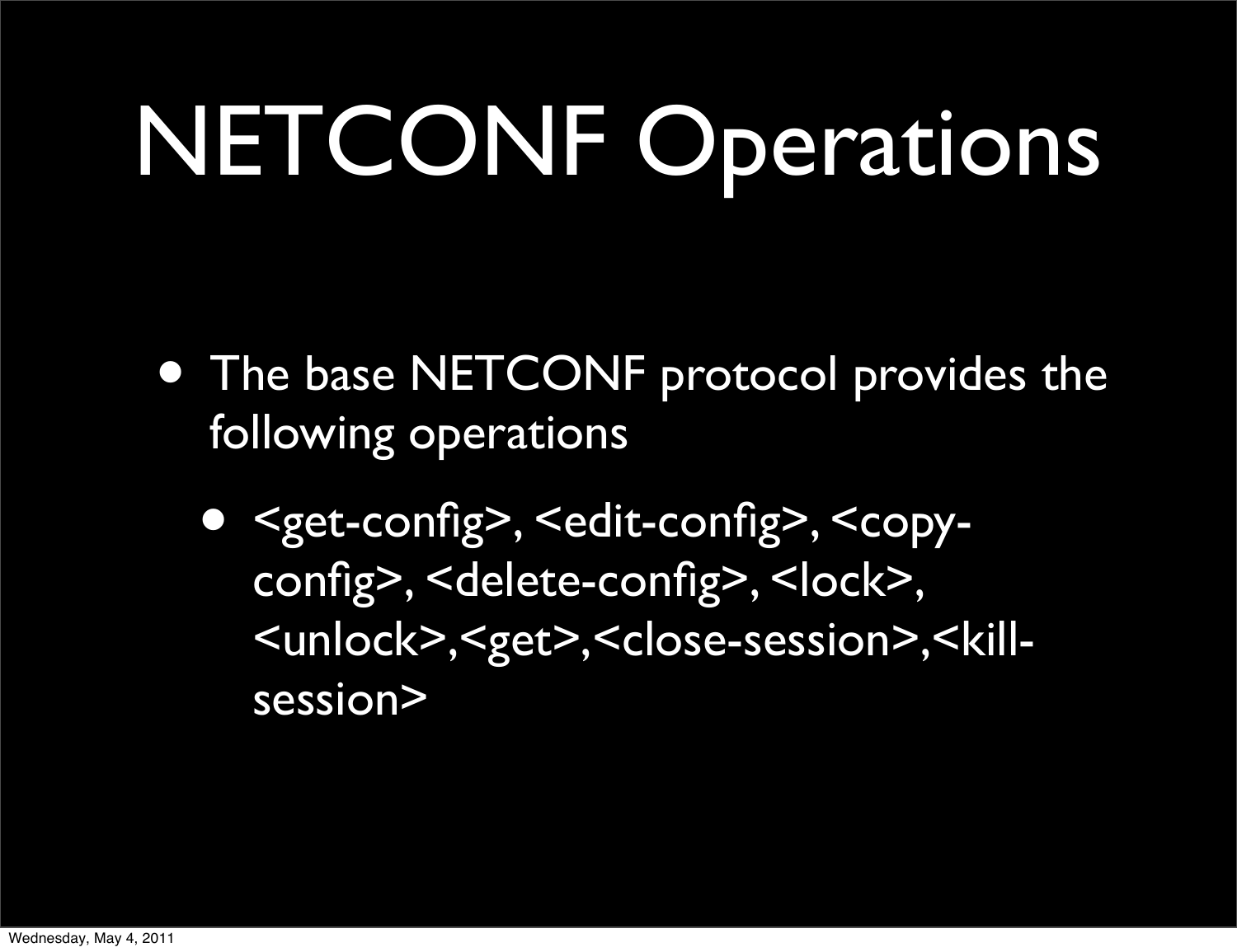# NETCONF Capabilities

- Examples of some base NETCONF capabilities are
	- Writable-Running, Candidate Configuration, Confirmed Commit, Rollback on Error and XPath.
- You can add your own. NSCP itself will be a capability and it will add other control capabilities like 'stop' and 'start'.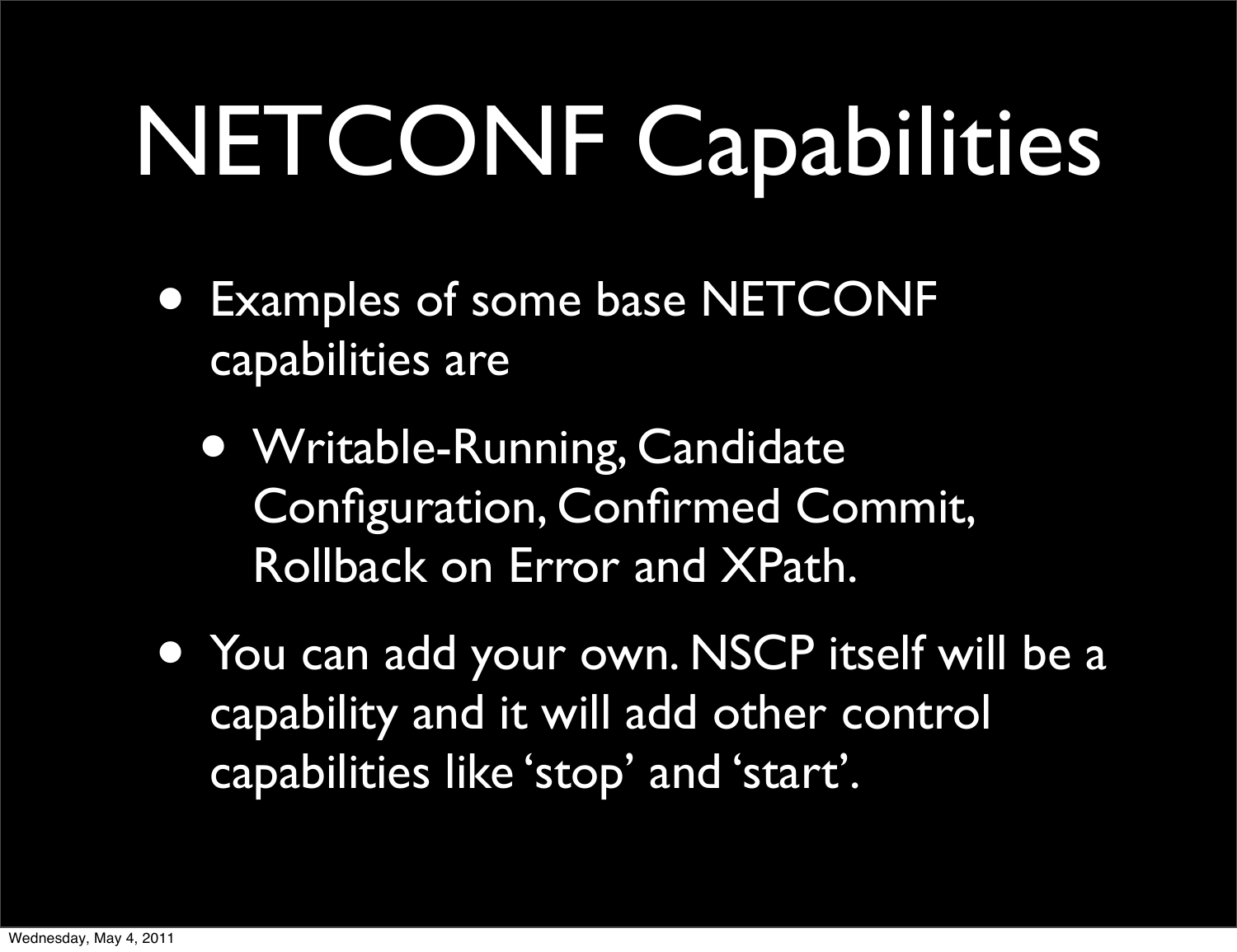## NETCONF Example

```
<rpc message-id="101"
       xmlns="urn:ietf:params:xml:ns:netconf:base:1.0">
     <get-config>
       <source>
       <running> </source>
     <filter type="subtree">
       <top xmlns="http://example.com/schema/1.2/config">
        <users/>
      </top>
     </filter>
    </get-config>
<rpc
```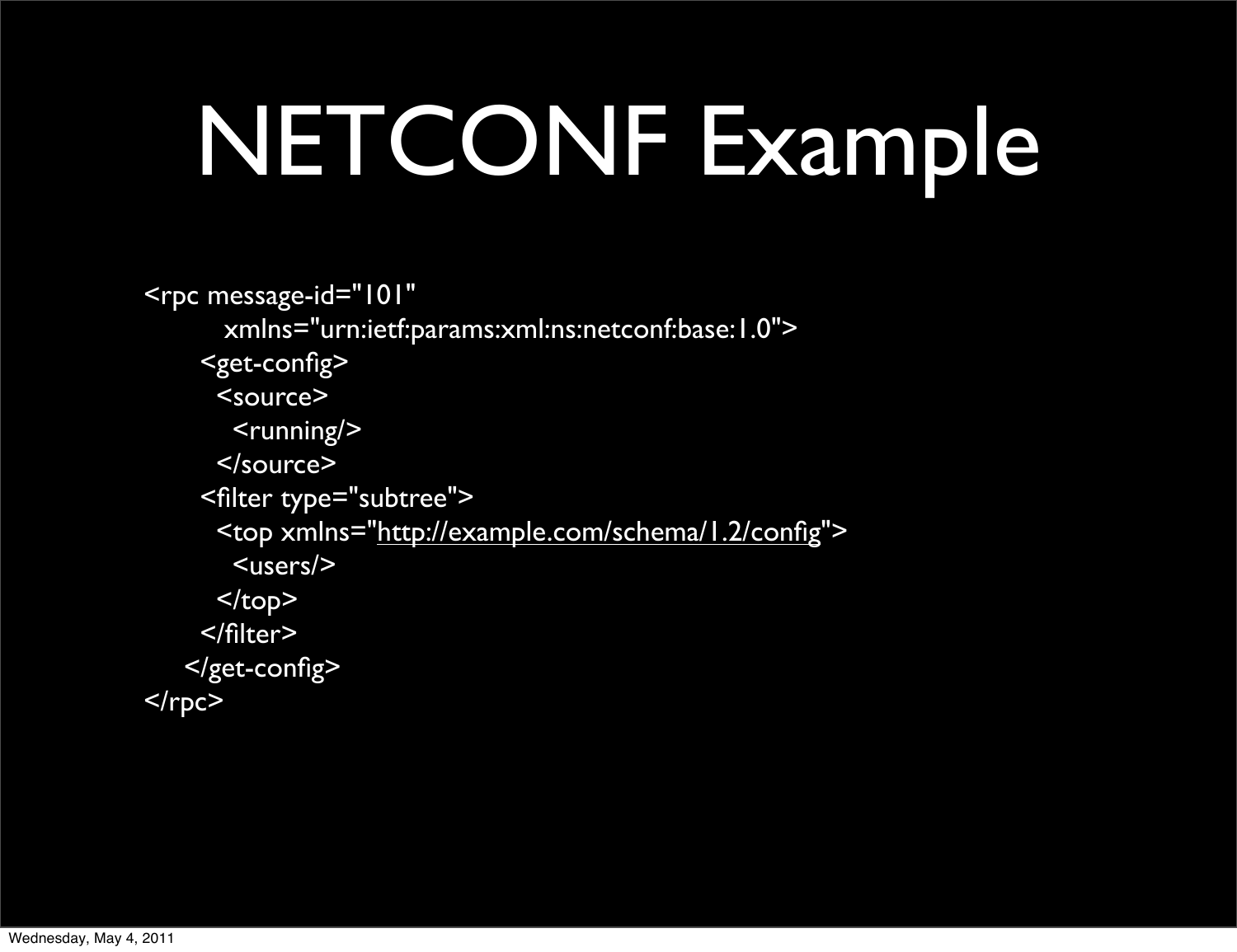# NETCONF Example

<rpc-reply message-id="101"

xmlns="urn:ietf:params:xml:ns:netconf:base:1.0">

<data>

<top xmlns=["http://example.com/schema/1.2/config"](http://example.com/schema/1.2/config)>

<users>

<user>

<name>root</name>

<type>superuser</type>

<full-name>Charlie Root</full-name>

<company-info>

<dept>1</dept>

 $\leq$  id  $\leq$   $\leq$  /id  $\geq$ 

</company-info>

</user>

</users>

 $<$ /top>

 $<$ /data $>$ 

</rpc-reply>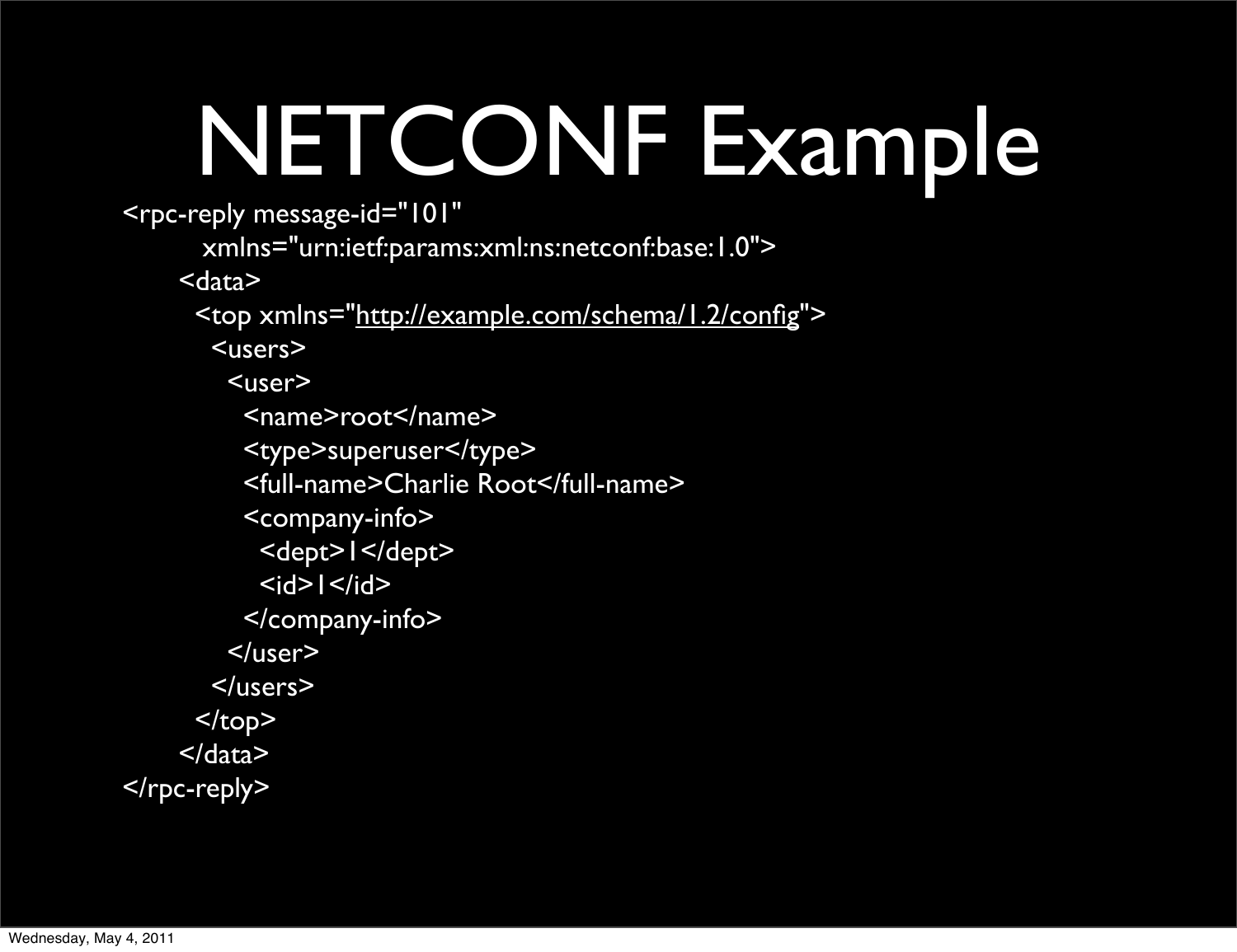- Should name servers be managed as groups?
	- e.g. A group of all secondary servers for co.uk
	- All the same configuration except different listen-on address.
- Subsets of name server groups
	- What if ns1 to ns5 served co.uk and ns2 and ns3 also served example.com?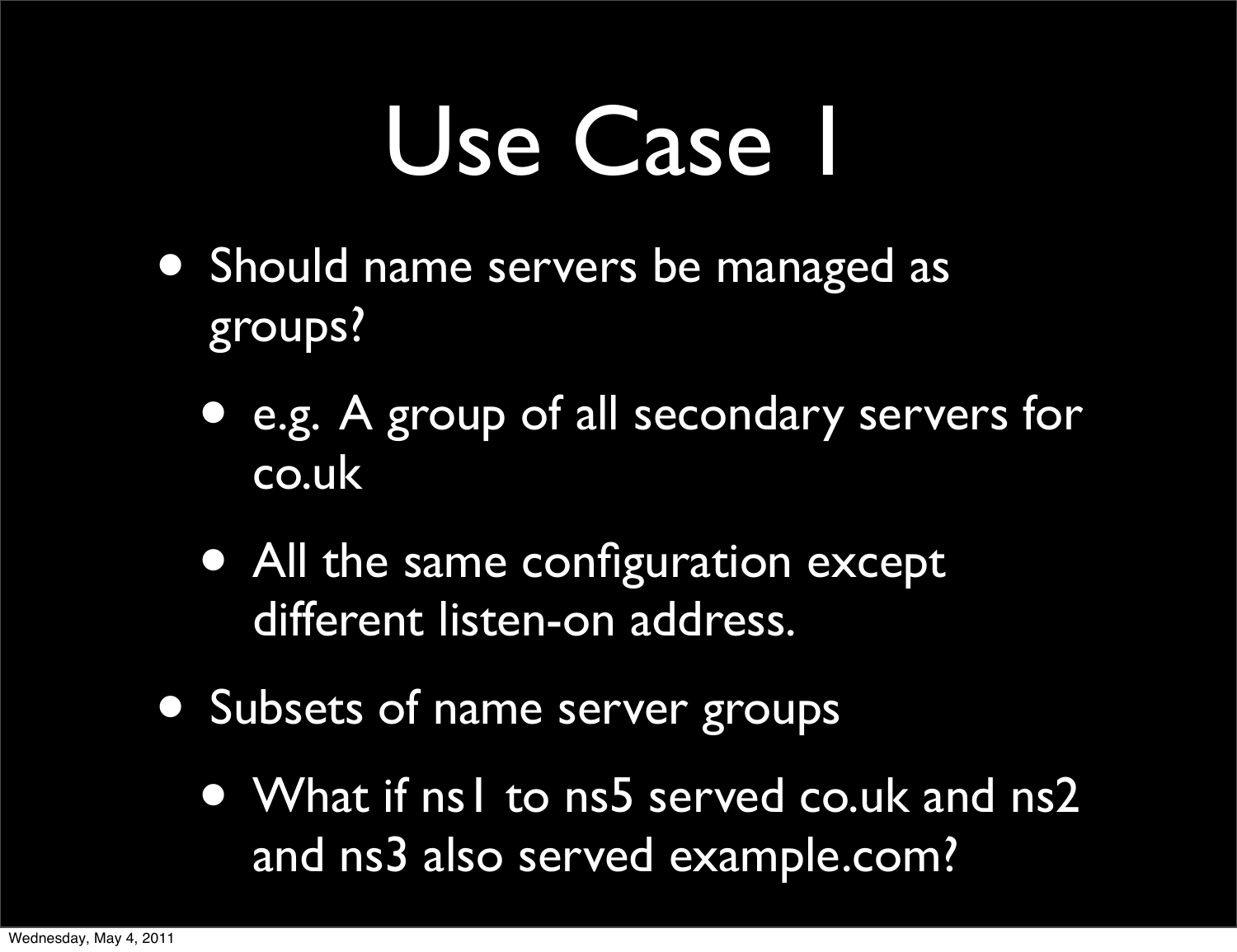- Should NSCP allow zone creation and modification?
- I think zones are a version control or database issue. NSCP should just allow you to tell the name server the URL where is can checkout the zone.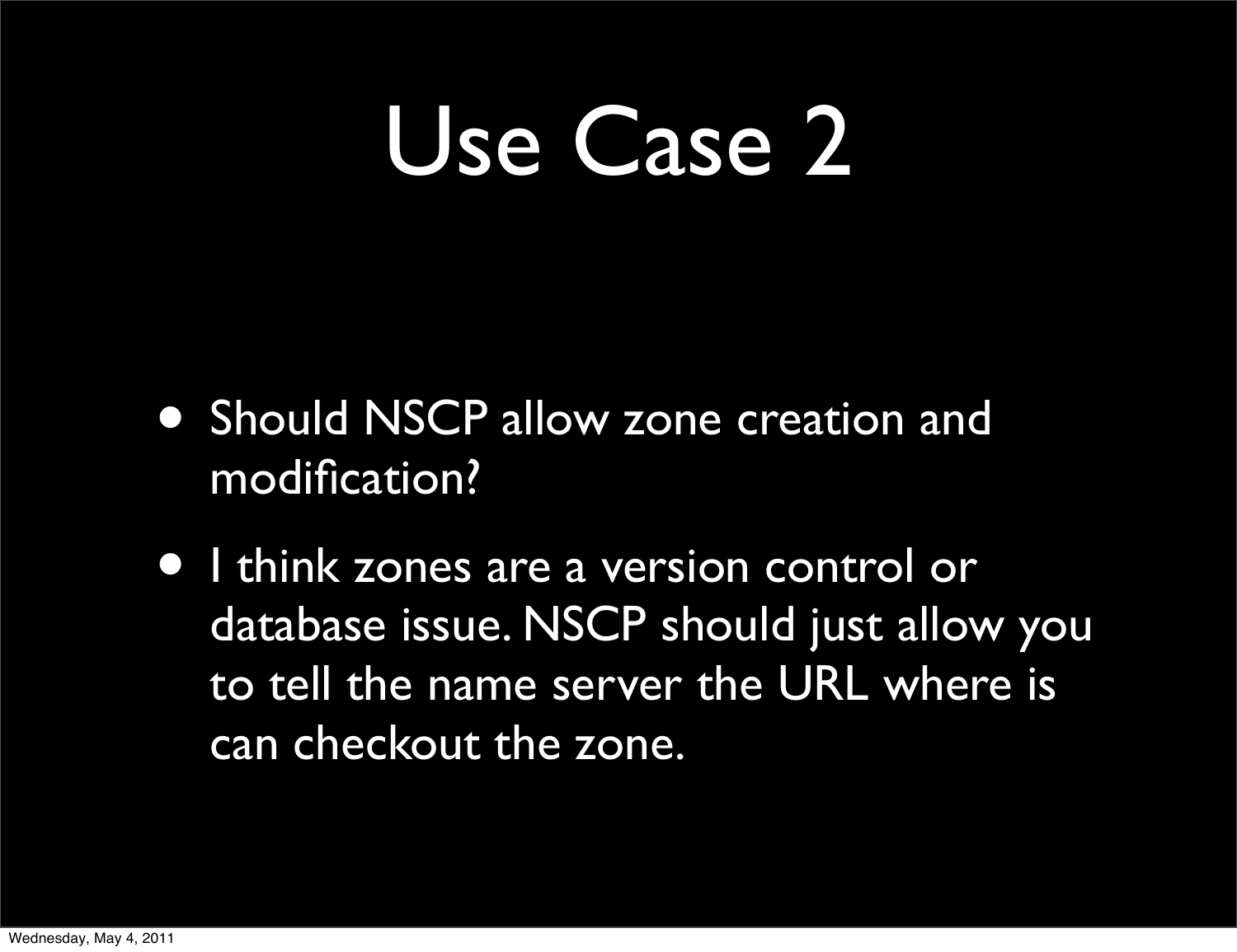- On master servers it could allow the creation of a SOA RR and 1 NS RR in order to allow dynamic updates to work.
- Large amounts of RR's should not be transferred over NSCP.
- Or am I wrong?